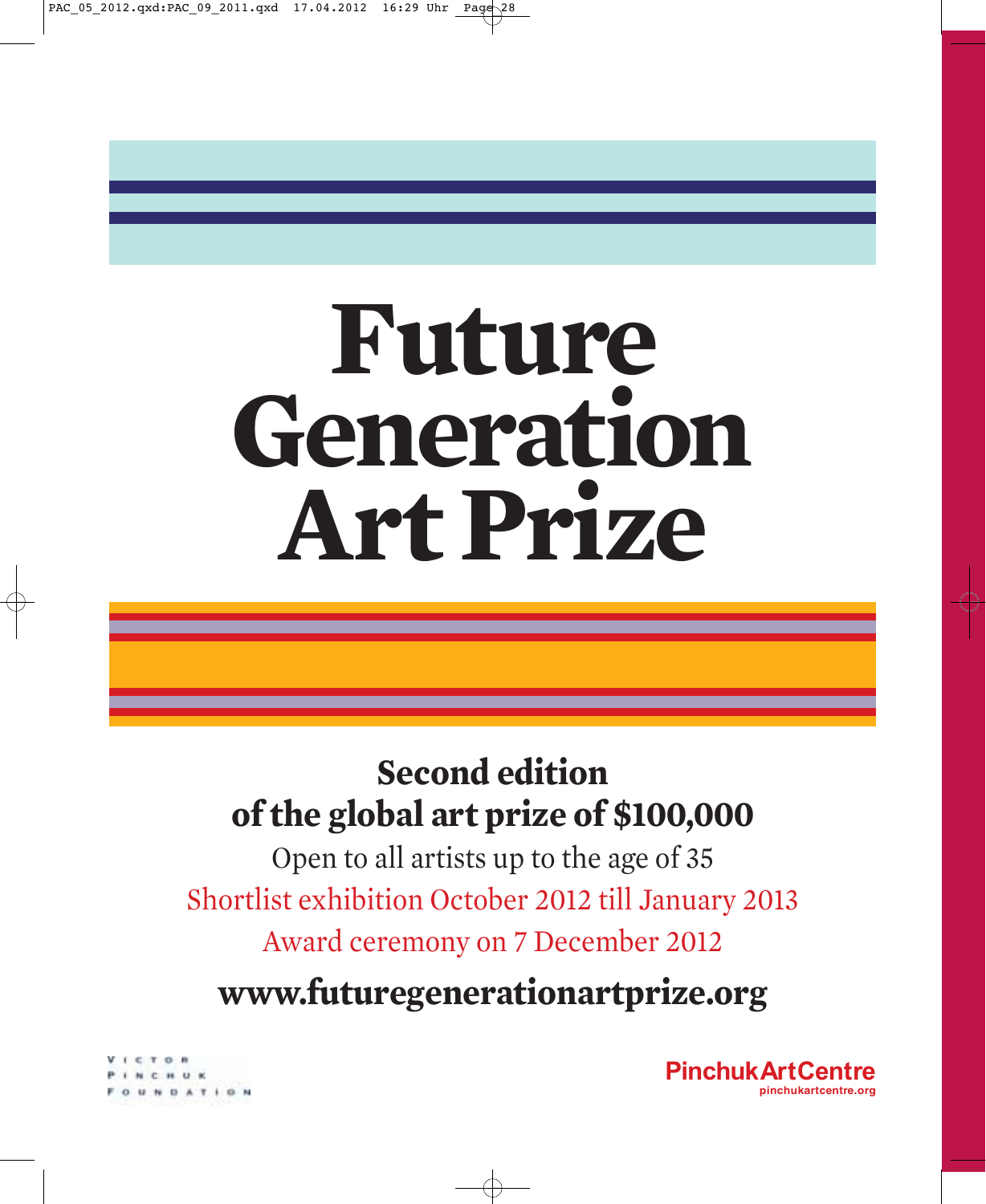# **MAY | SEP 2012**

# Anish Kapoor



**pinchukartcentre.org**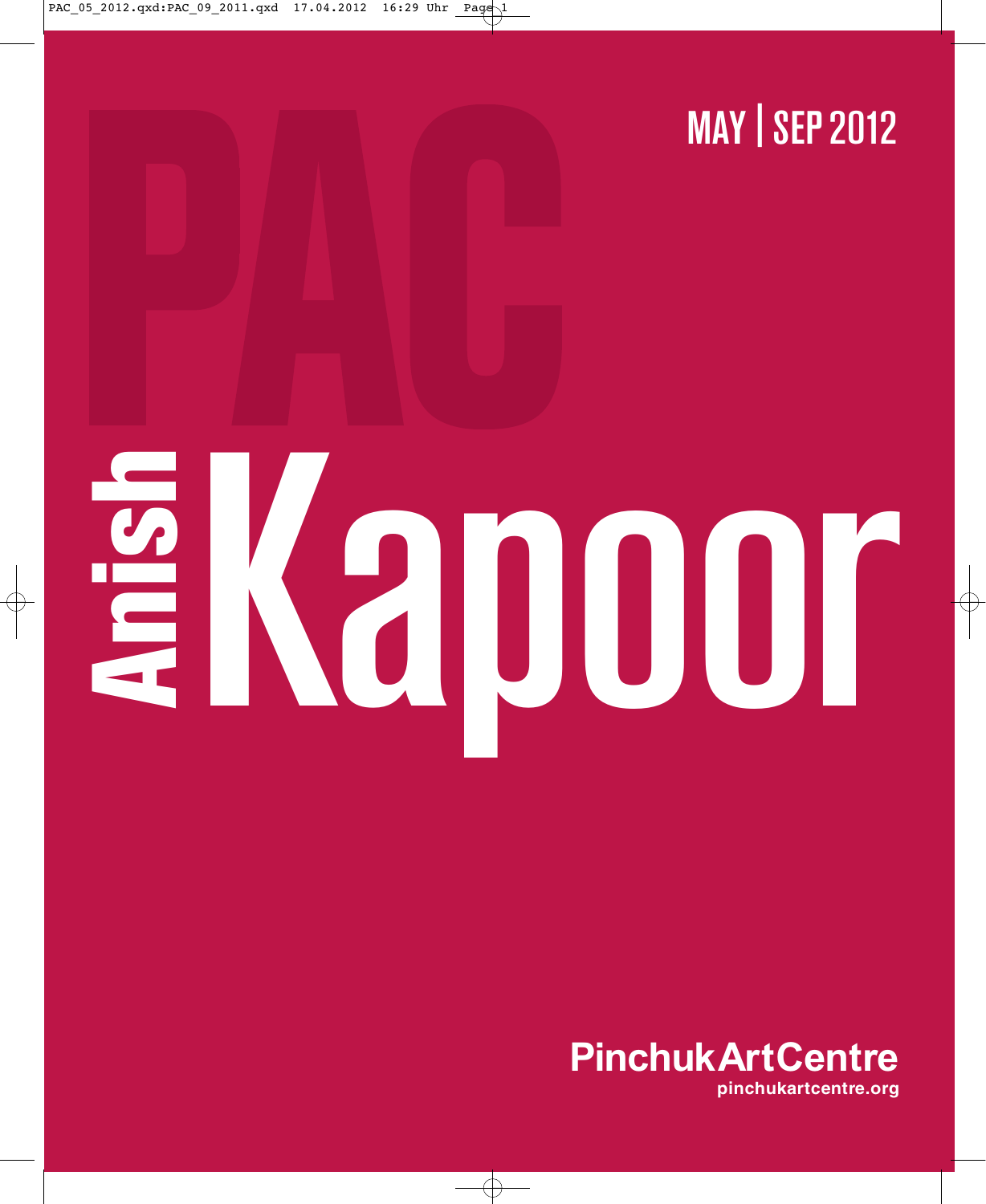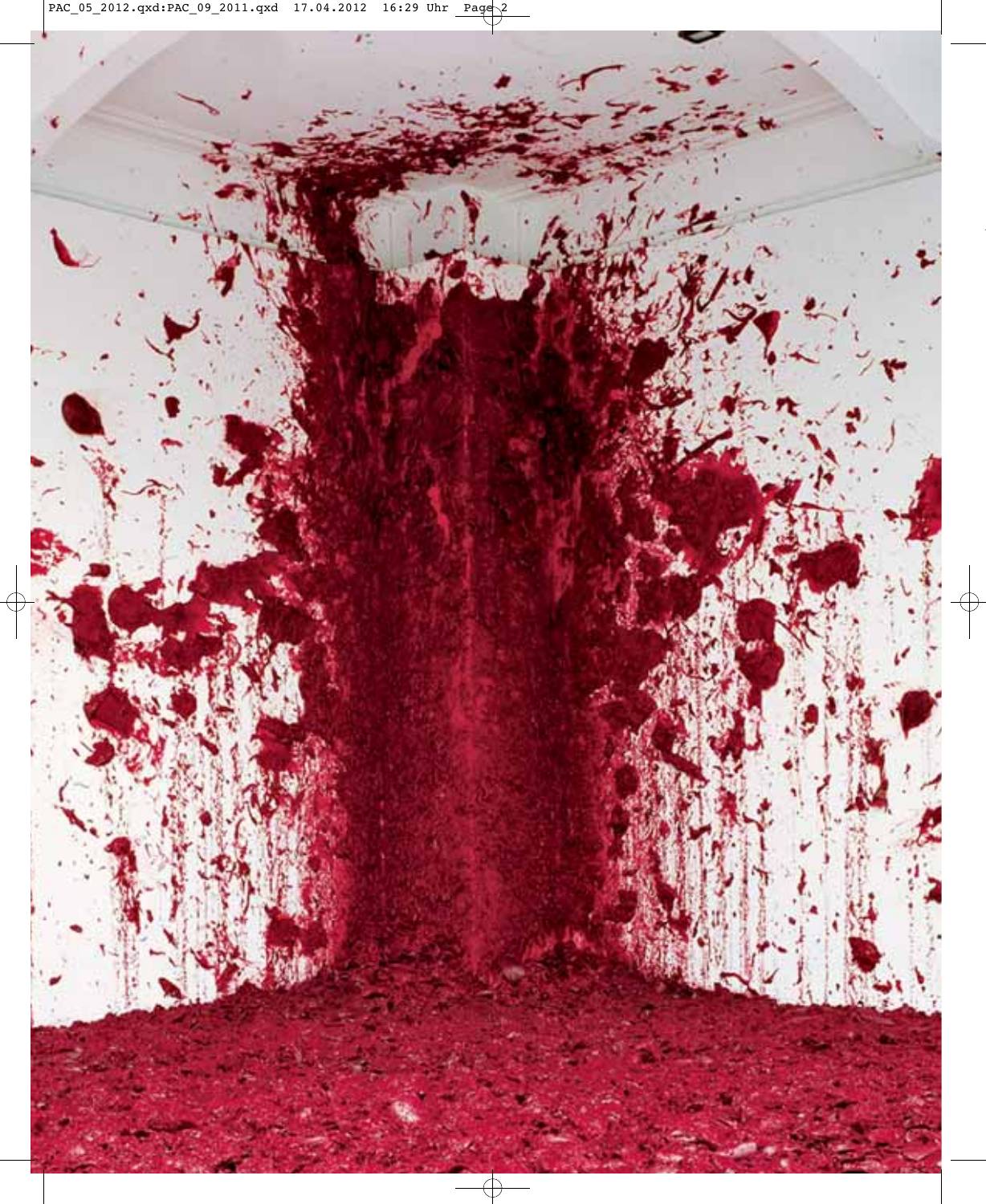# Foreword

Anish Kapoor, **SHOOTING INTO THE CORNER,** 2008–2009 (detail), mixed media, dimensions variable. Photo: Nic Tenwiggenhorn. Courtesy the artist

Anish Kapoor's exhibition at the PinchukArtCentre opens a new brilliant chapter in our history. I am extremely glad and proud that our young museum has the wonderful opportunity to present, with this major summer exhibition, the masterworks of a leading artist of our time.

Having known and worked with Anish Kapoor for more than 20 years, I am always impressed how restless he is in his search for new challenges to expand his oeuvre beyond traditional artistic borders. Like no other living artist he has succeeded to balance the contradiction between the physical presence of the material and the sublime of the void. In his artworks, Anish Kapoor opens our eyes towards the miraculous and a spiritual experience of the invisible within the visible.

Especially in his mirror pieces, which can be seen as the main chapter of the exhibition, events in the visual work become the beholder's events, flowing and filled with the sublime dimensions of time and space. The imagined becomes a part of the real and the real part of the imagined. As the beholder confronts the work, the actuality of what can be seen, and the knowledge of what is concealed, combine into a complex truth that no longer needs concrete representation in the work. The beholder thus becomes the focal point of simultaneous seeing and experiencing, which allows him to draw on the surface (the seen) and the cognitive (the known) to establish, while confronting the work and experiencing its conceptual depth, a deep dimension of content beyond the real.

Born in Mumbai, Anish Kapoor has lived and worked in London for over 30 years. His work combines the spiritual traditions of his native country and notions of the Sublime from the Western art tradition. Since his first sculptures – simple forms covered with coloured pigments and arranged on the floor – Kapoor has developed a multi-faceted body of works, using such diverse materials as stone, steel, concrete or vaseline. In his objects and forms, the border between painting and sculpture becomes blurred. In the creation of three-dimensional bodies his way of working is typical of a sculptor, but his themes – emptiness, absence, transformation and immateriality – derive from painting. Kapoor's intention is to create sculptures that don't just deal with questions of form, but also address the themes of belief, spirituality, passion or experiences beyond material concerns.

The current comprehensive exhibition at PinchukArtCentre is the first major show of Anish Kapoor's art in Eastern Europe. The exhibition provides an opportunity to experience a special selection of his most iconic works together with new ones Anish Kapoor has conceived especially for the PinchukArtCentre.

Combined with the presentation of collection highlights at the Collection Platform, the Anish Kapoor exhibition shows the long-term commitment of the Victor Pinchuk Foundation to establish the PinchukArt-Centre as a worldwide leading centre for contemporary art. In this context we have to also remind of highlights such as *Reflections* (2007), the Damien Hirst retrospective *Requiem* (2009), *Sexuality and Transcendence* and the *Future Generation Art Prize* (2010) as well as Olafur Eliasson's *Your emotional future* (2011).

We are glad to present Anish Kapoor's exhibition to our Ukrainian audience as well as all international guests, particularly those who are coming for the UEFA Euro 2012 championship during the summer.

### **ECKHARD SCHNEIDER**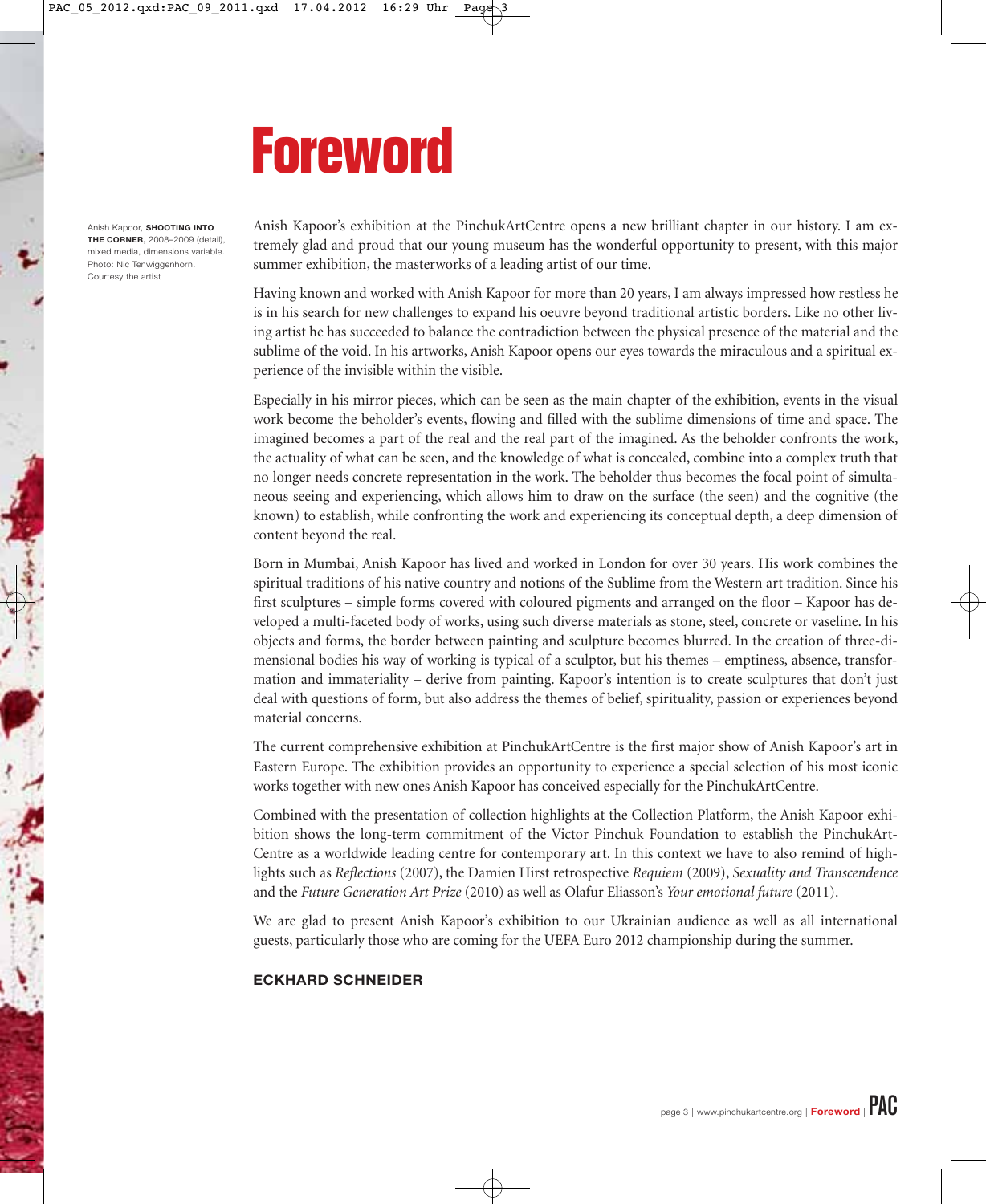

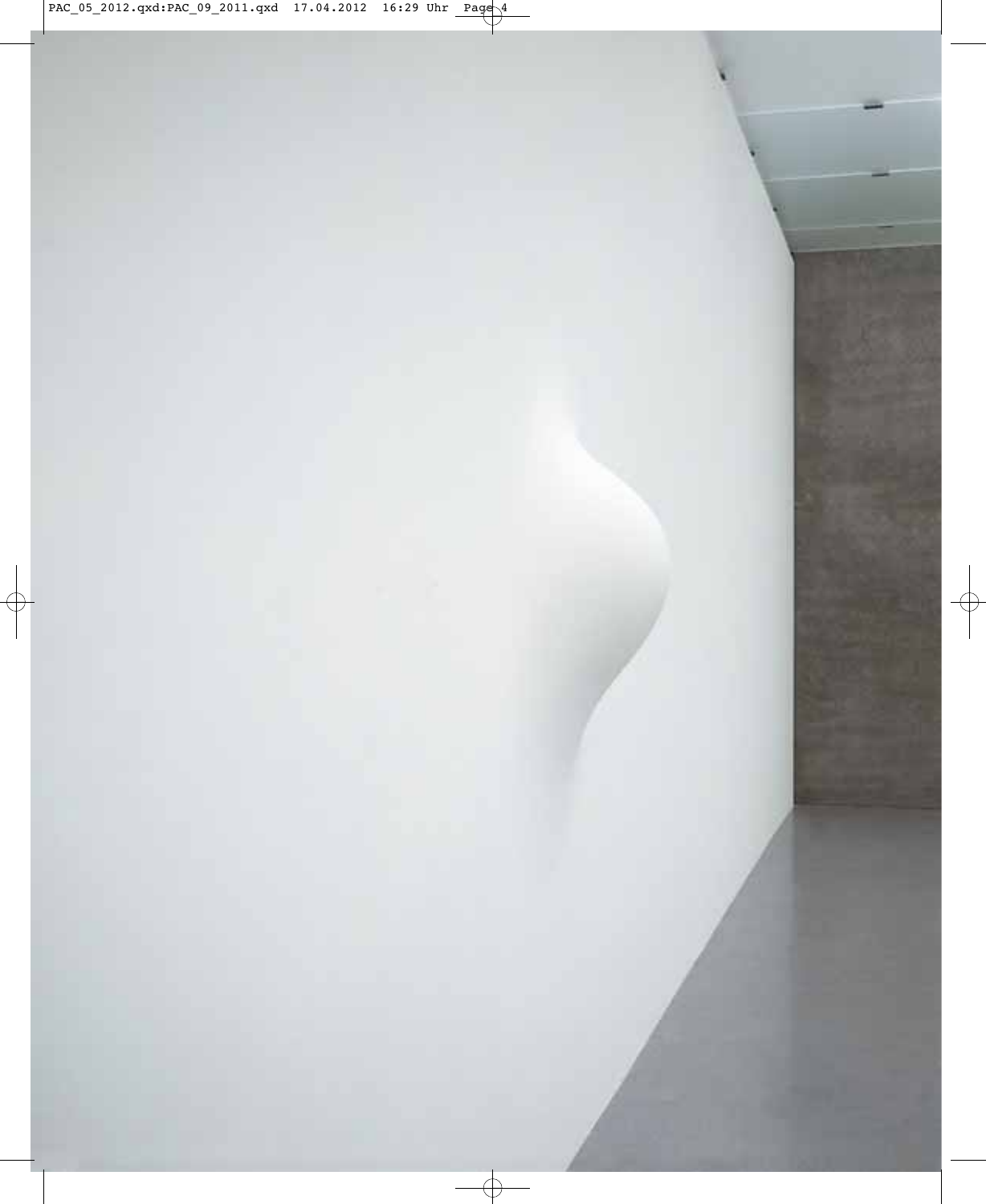# Anish Kapoor

Anish Kapoor was born in Mumbai in 1954. He moved to London in 1973 where he studied at the Hornsey College of Art and Chelsea School of Art. He quickly gained international attention and acclaim, representing Britain at the Venice Biennale in 1990, where he was awarded the Premio Duemila, and winning the Turner Prize in the following year. These successes launched his career and he has since become one of the most influential artists working today.

*Is it my role as an artist to say something, to express, to be expressive? I think it's my role as an artist to bring to expression; it's not my role to be expressive. I've got nothing particular to say, I don't have any message to give anyone. But it is my role to bring to expression, let's say, to define means that allow phenomenological and other perceptions which one might use, one might work with, and then move towards a poetic existence.* (Anish Kapoor)

Anish Kapoor has developed a multifaceted body of works using materials which range widely from stone, steel and wax to concrete, resin and pigment. His influences have included artists such as Joseph Beuys,



**WHEN I AM PREGNANT,** 1992, mixed media, dimensions variable. Photo: Nic Tenwiggenhorn. Courtesy the artist and Lisson Gallery (left)

**SHOOTING INTO THE CORNER**, 2008–2009, mixed media, dimensions variable. Installation view Royal Academy of Arts, London 2009. Photo: Dave Morgan. Courtesy the artist (right)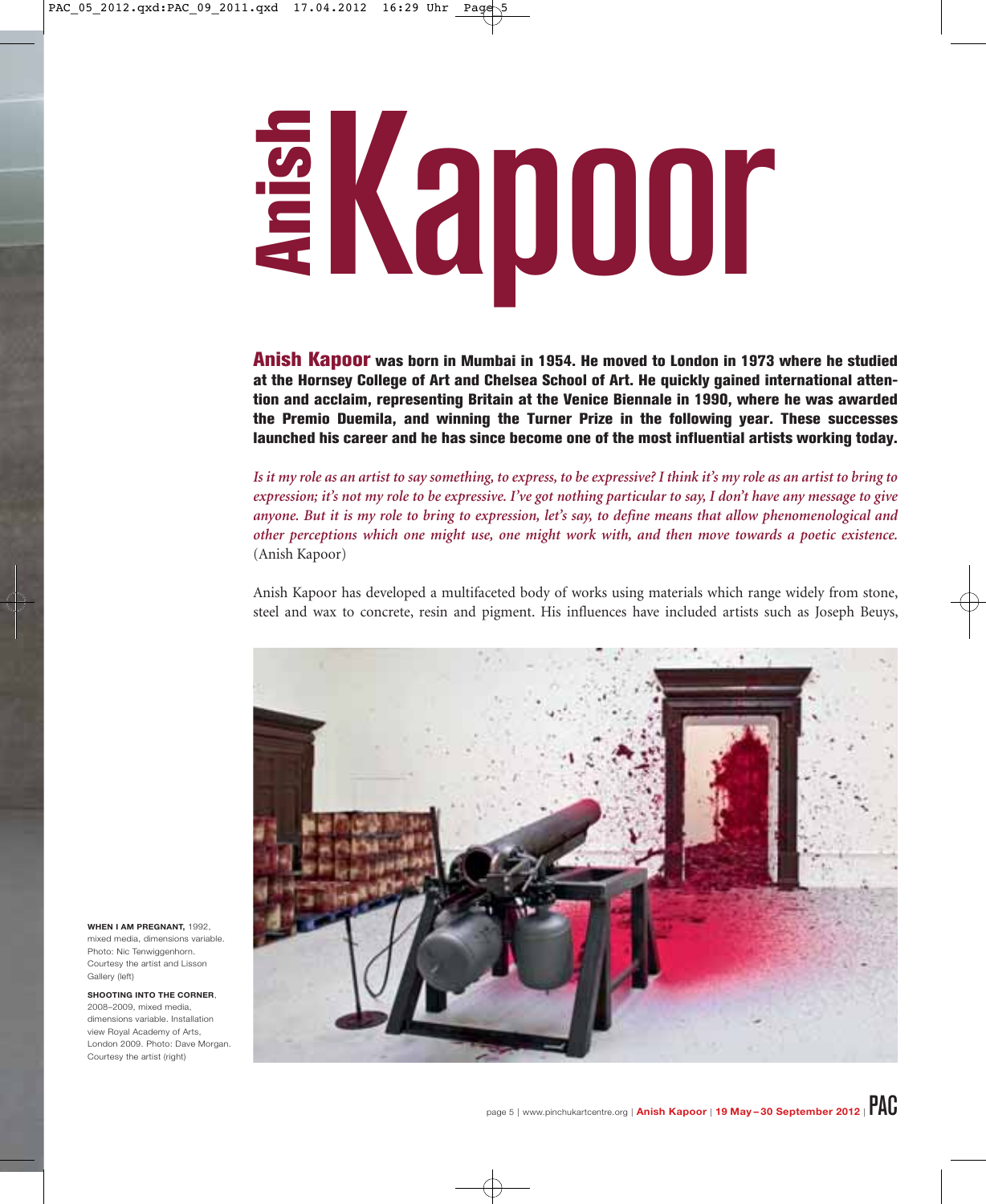

Barnett Newman, Mark Rothko and Yves Klein. A central issue in his work is to explore the relationship between material and object, between void and form. A perfect circle on the wall (or in an earlier version hollowed into the floor), *The Earth* (1992) creates a negative form, a void. It balances on the idea of mystery, drawing the onlooker inside, suggesting absence and the emptiness of an indefinable space. *The Earth*  becomes a hybrid between sculpture and painting, using pure colour as "plastic material", as the skin of the sculpture.

*The void is not silent. I have always thought of it more as a transitional space, an in-between space. It's very much to do with time. I have always been interested as an artist in how one can somehow "look again" for that "very first moment" of creativity where everything is possible and nothing has actually happened. It's a space of becoming…"something" that dwells in the presence of the work.***<sup>1</sup>** (Anish Kapoor)

*When I Am Pregnant* (1992) is described by the artist as a form that is both present and not present, a work in the state of becoming. It is a non-object, simultaneously present and absent. It only becomes a real object when we look at it from certain positions – like a mirage it appears and disappears, sliding itself into visibility.

The exhibition at PinchukArtCentre begins on the second floor with *Between Shit and Architecture* (2011). These mounds of cement are the most recent works by the artist and are the outcome of more than two years of continuous experimentation in his studio. They are made from cement generated by the use of a new and specially developed technological process. Kapoor's initial geometrical designs were fed into a computer programme, which was connected to a cement mixer. This in turn was attached to a three-dimensional printer linked up to a machine. It was this machine that excreted the cement. By making use of technology and industrial processes, Kapoor distances artistic intention from the act and form of art itself.

Overleaf: **S-CURVE,** 2006, stainless steel, 216.5 x 975.4 x 121.9 cm. Installation view Regen Projects, Los Angeles 2006. Photo: Joshua White. Courtesy the artist and Regen Projects (page 8)

**NON-OBJECT (DOOR),** 2008, stainless steel, 281.3 x 118.1 x 118.1 cm. Installation view Mehboob Studios, Mumbai 2010. Photo: Dave Morgan. Courtesy the artist and Gladstone Gallery (page 9)

**CLOUD GATE MODEL,** 2001. Photo: Dave Morgan (left)

**NON-OBJECT (PLANE),** 2010, stainless steel, 487.6 x 219 x 46 cm. Photo: Dave Morgan. Courtesy the artist (right)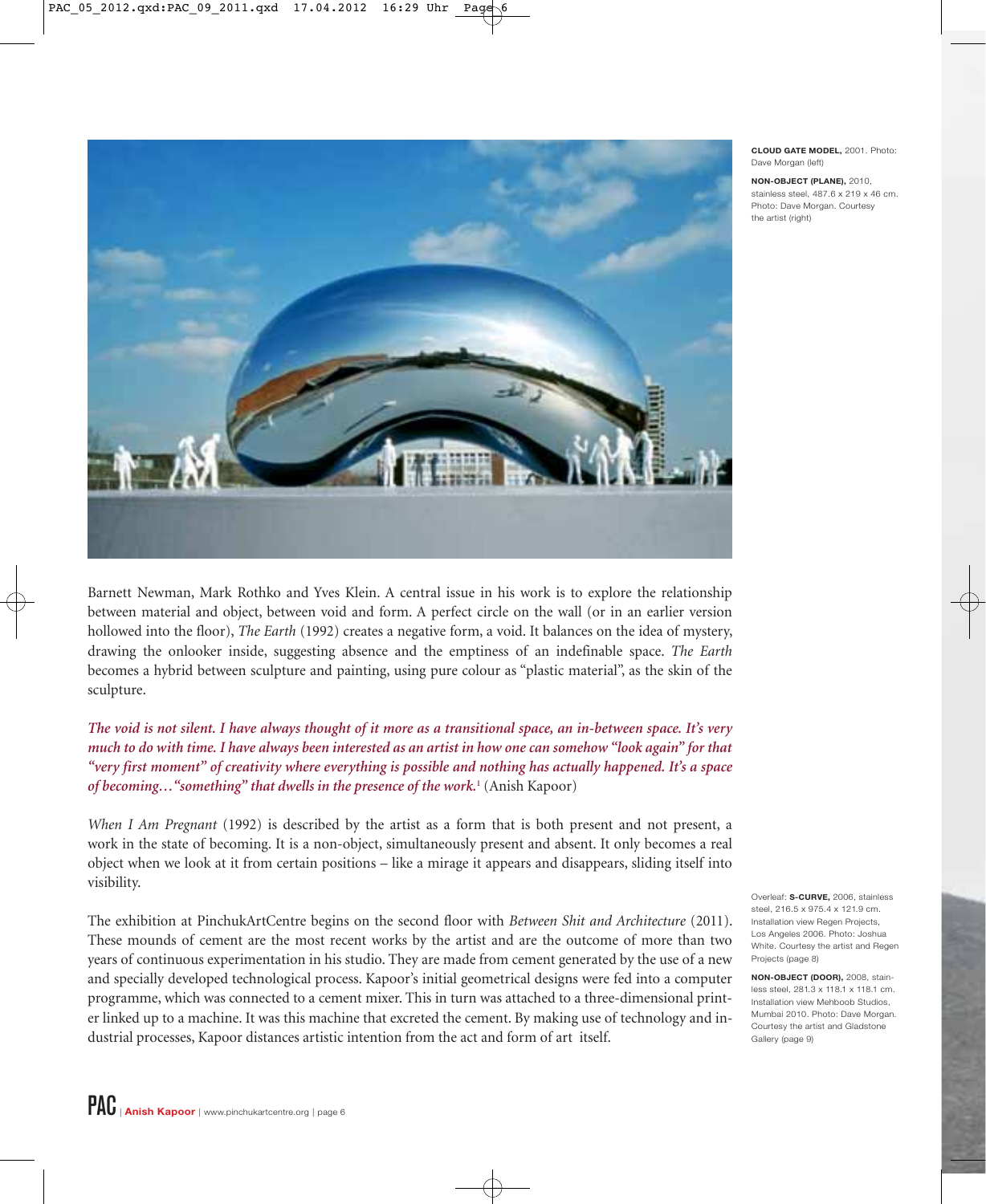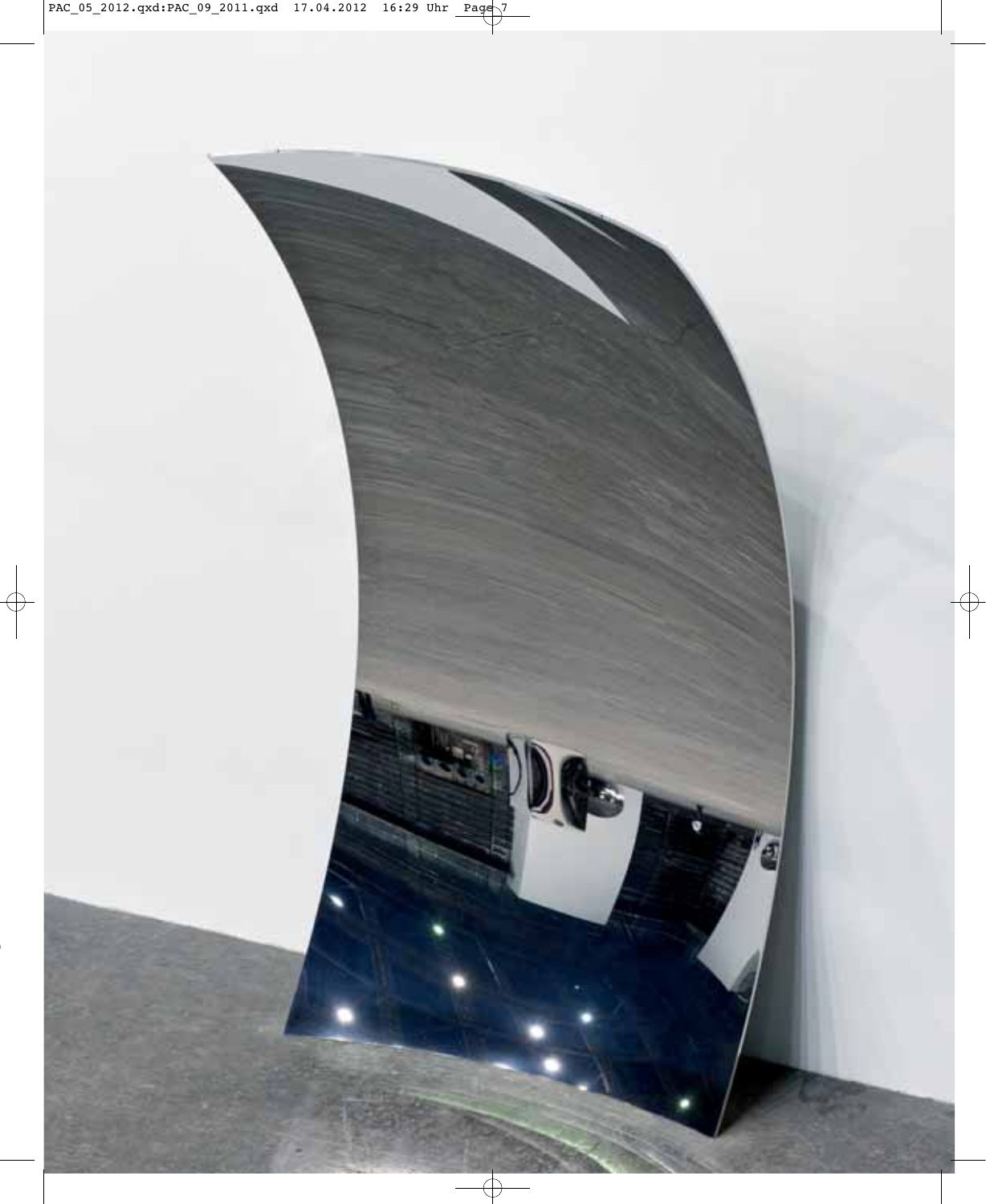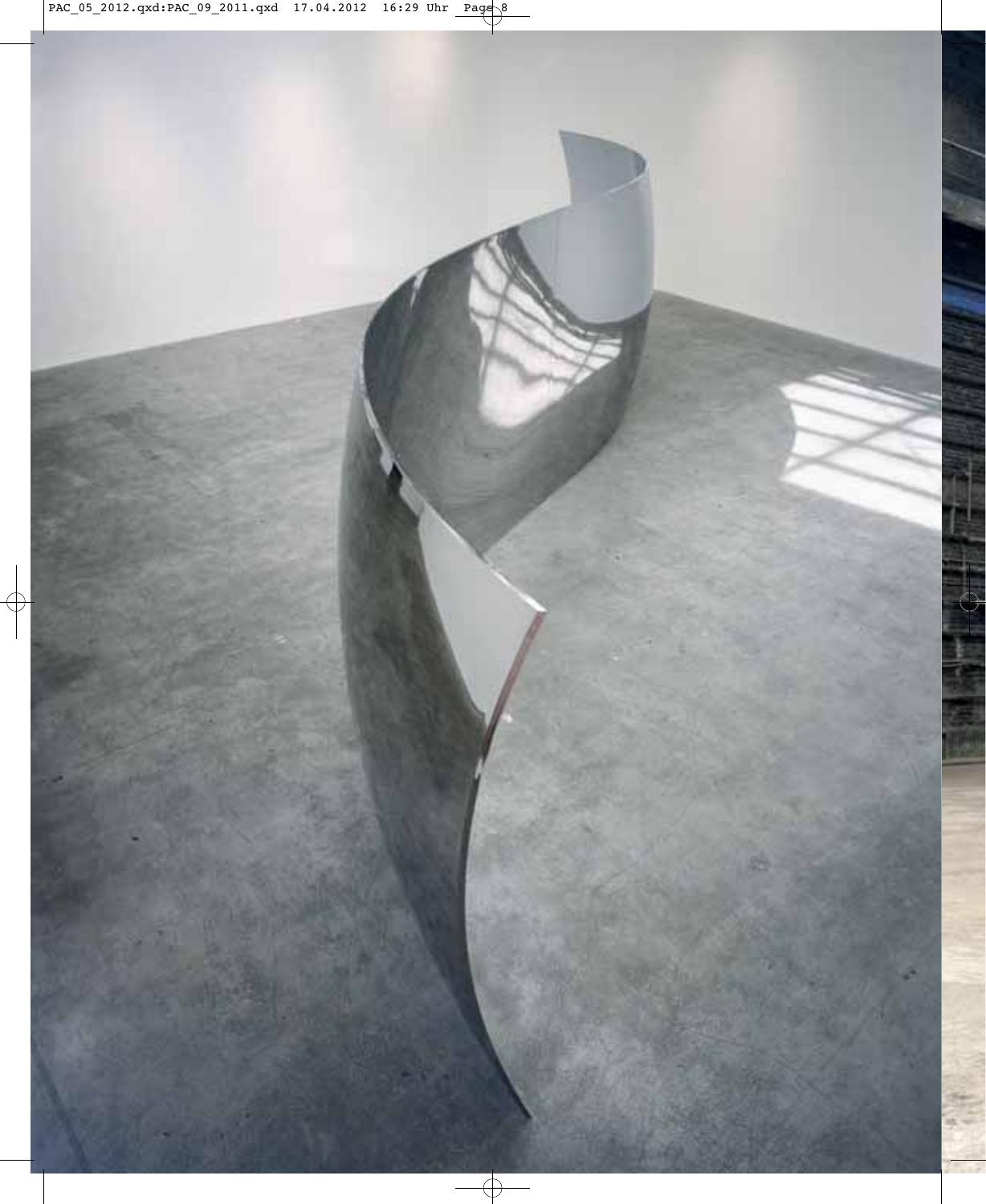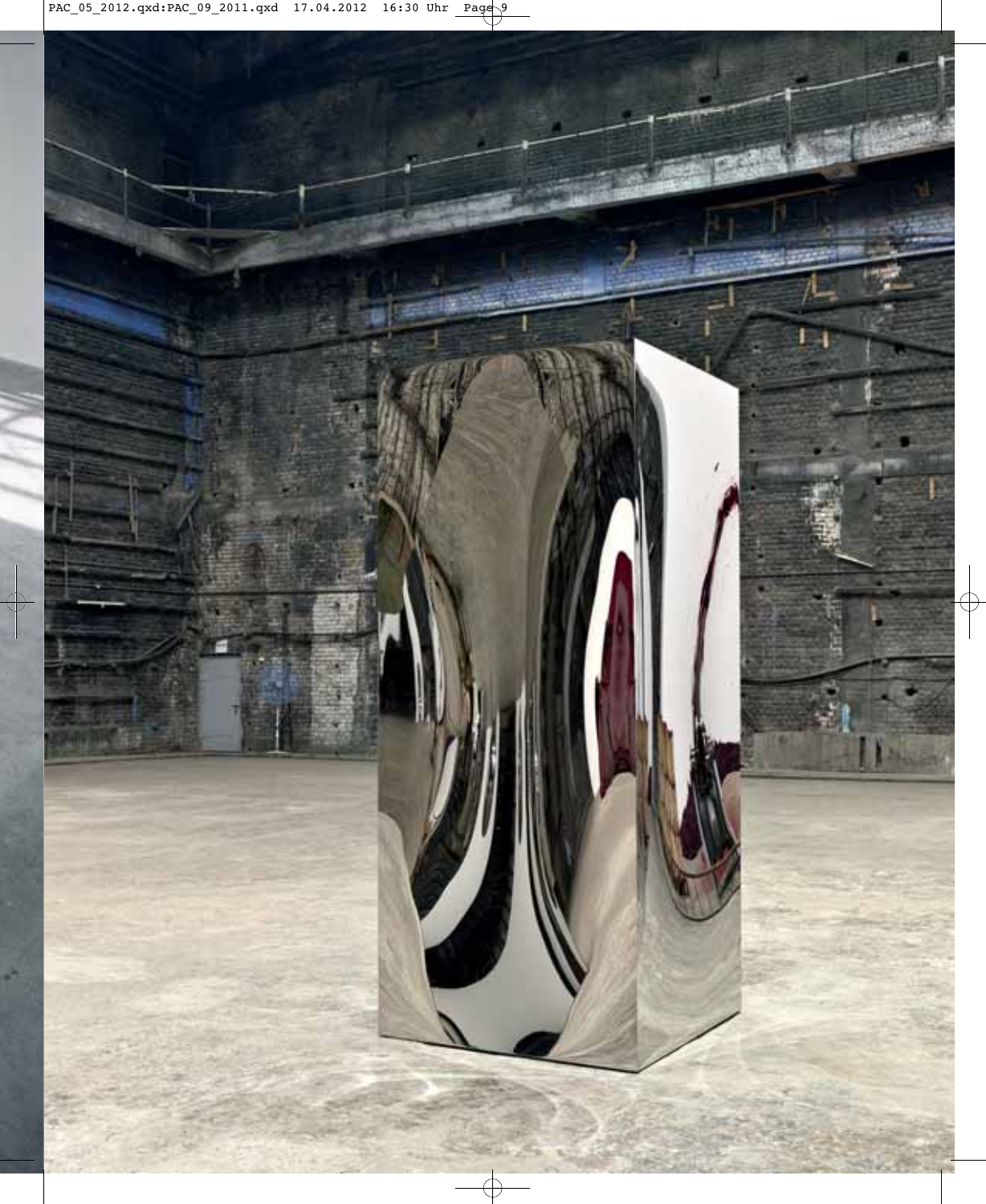PAC\_05\_2012.qxd:PAC\_09\_2011.qxd 17.04.2012 16:30 Uhr Page 10



The raw material and seemingly random forms of these sculptures become a counterpoint to the perfect surface of the mirror works which dominate the fourth floor of the PinchukArtCentre. *Non-Object (Plane)* (2010), a monumental piece of curved stainless steel, leans effortlessly against the wall. The reflective surface distorts the space and constructs a dynamic interaction between the work, the architecture and the viewer who, depending on their position, is compressed, expanded, fragmented or inverted. The physical experience contains an existentialist idea of our own bodily experiences, representing Kapoor's research of the body in relation to space and things within the space. The sculpture connects the significance of an object to its immaterial counterpoint: *"It also has to do with the sense that at the heart of the matter, an object is only of real significance when it has an immaterial counterpoint. It's the materiality and beyond***.***"* **<sup>2</sup>** At the same time, works like *Non-Object (Plane)* and *Between Shit and Architecture*, and also the much older *1000 Names*, are not only to be seen as individual pieces, but as a series that receives meaning in a "lateral process of repetition with other objects in the series, rather than in a vertical or transcendental dimension that emanates from the autonomy and unity of the object itself" (Homi K Bhabha)*.*

On the third floor, the PinchukArtCentre is transformed by Kapoor's installation *Shooting into the Corner* (2009). A cannon shoots projectiles of red wax into the corner of the gallery space. This is perhaps the most

### **BETWEEN SHIT AND**

**ARCHITECTURE,** 2011, concrete, dimensions variable. Installation view Chapelle des Petits-Augustins de l'École nationale supérieure des beaux-arts, Paris, 2011. Photo: Fabrice Seixas. Courtesy the artist and Kamel Mennour, Paris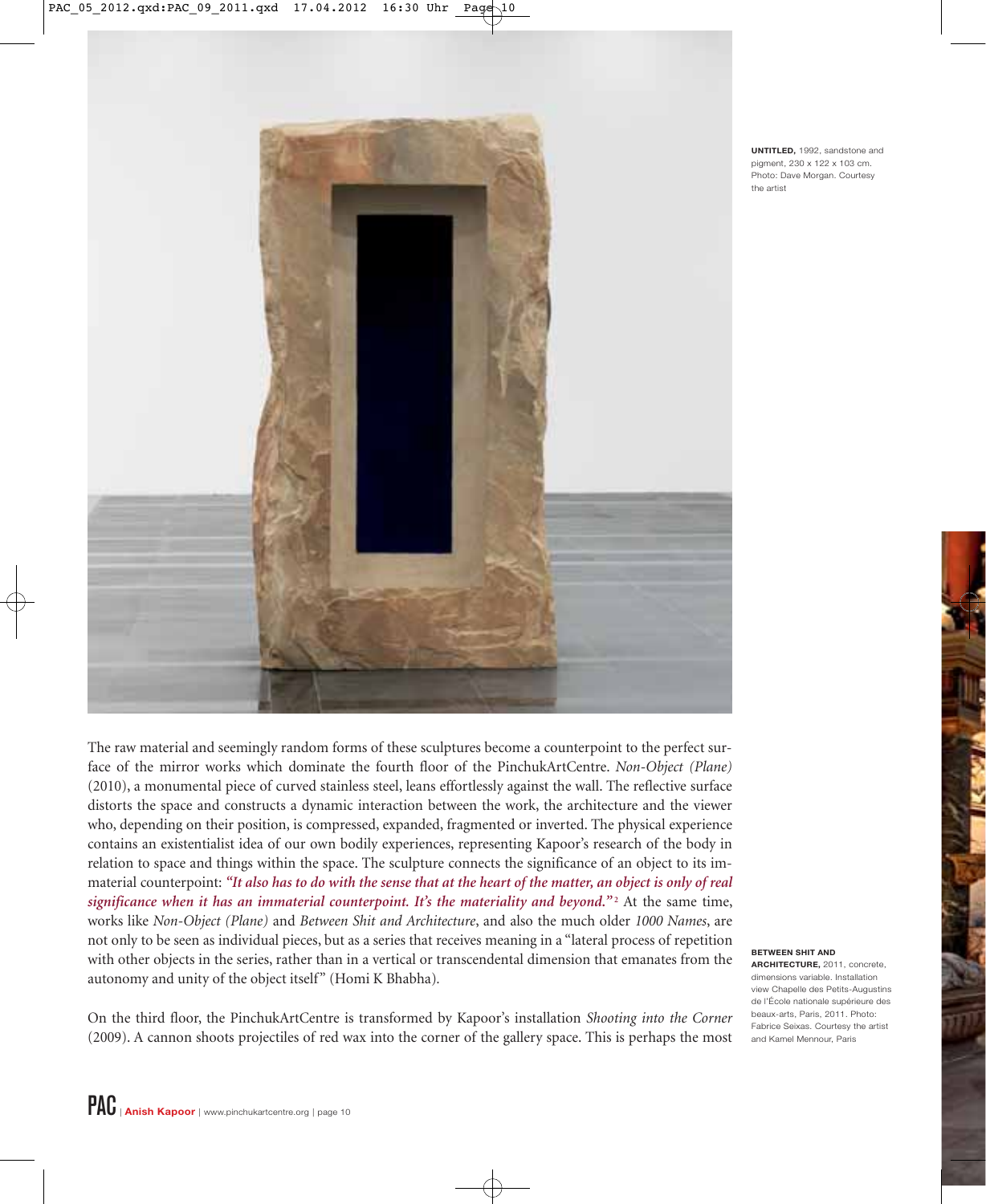dramatic work of the exhibition, where the form of the work evolves continually through the accumulation of the wax, spreading across the walls and floor through the repeated, performative gesture of the shooting cannon. The cannon, amongst its many associations, conjures up an entire history of war and violence, the red wax, to more visceral associations: to the body, its interior and to unstable matter. At the same time the work can be seen as a reference to the history of painting, with its associations to the abstract expressionism of Jackson Pollock, the Vienna Actionists and the history of architecture.*.. "The corner has all kinds of symbolic attributions that slowly began to reveal themselves as I worked through the process of this work. The corner, of course, is a fundament of architecture. Without the corner there is no architecture and by extension, no culture. So that seemed to be a kind of logical progression. And then... especially in view of this work, there's a kind of Duchampian masculine-feminine thing going on which had run through my work in many ways from the beginning."* **<sup>3</sup>**

Where concrete, steel and wax forms are at the heart of the exhibition, 26 architectural models give a different view of Kapoor, not as an artist working in gallery spaces but as an artist who is deeply engaged in the public realm. Models for projects such as *Cloud Gate* (2004) or *Naples Subway* (2004–2006) offer a unique insight into this area of work and allow an understanding of Kapoor's approach to space on an architectural scale. The models offer an exceptional opportunity to see sculptures from different viewpoints and explore how a work changes depending on its context. The combination of models, and project documentation emphasizes Kapoor's studio-based practice: *"I'm very much studio-based. The studio is all. Every problem, every*

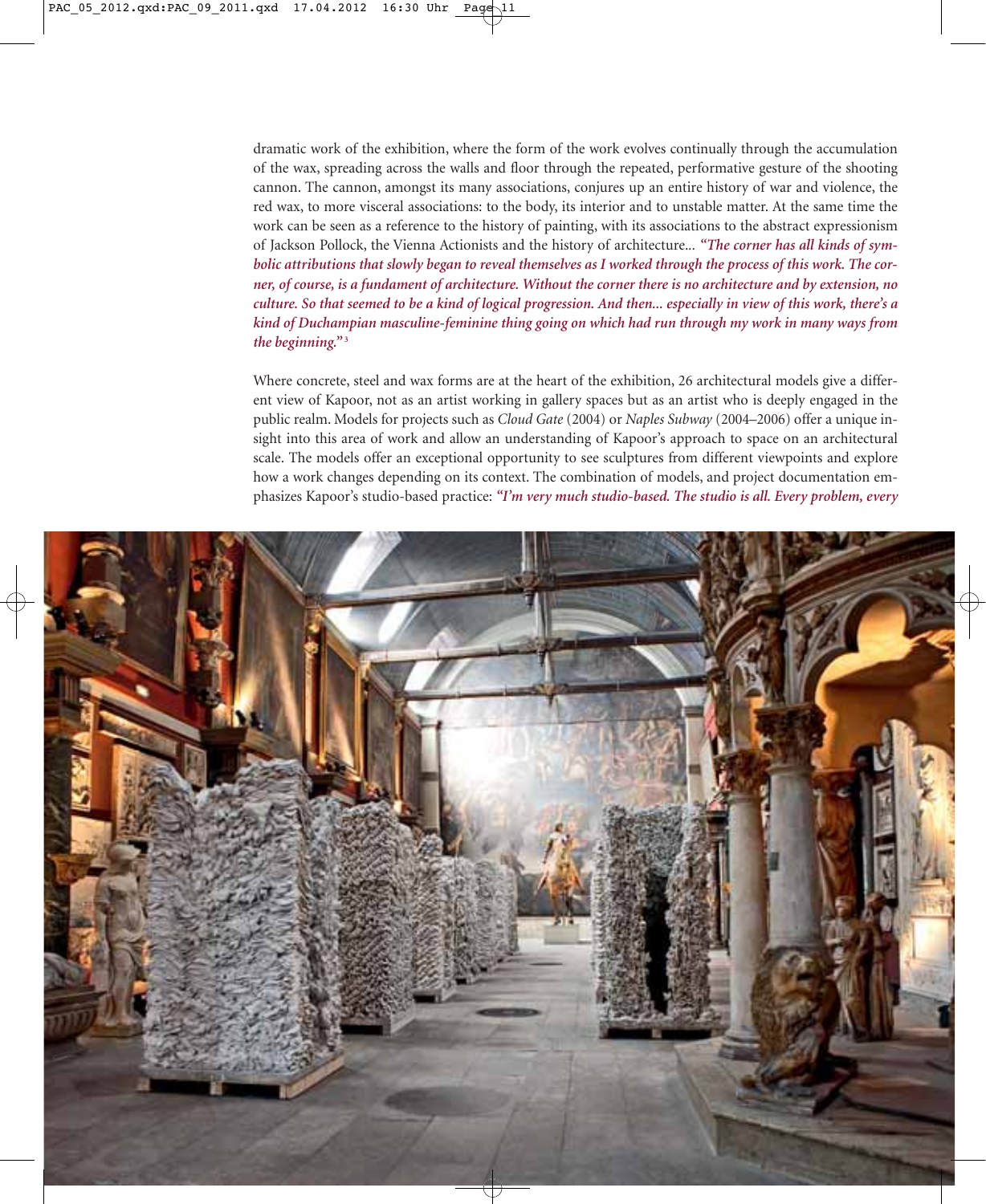

*issue is here, you forget that at your peril. I can't solve them in my head or while sitting on a plane and I don't believe that an intellectual practice is enough."* **<sup>4</sup>**

One of the focal points of this exhibition is a new work made from steel. Kapoor built this work to fit the architecture of the space, using the scale of the work as its essence. It divides the gallery, forcing the viewer to "find" the other side. *"Scale is not just a matter of size, it is a matter of meaning,"* Kapoor suggests. The work doesn't allow being viewed in its entirety from a single angle, and thus engages the viewer in a performative and complex process of discovering. Two different realities are suggested: the outside and the inside. The outside has sculptural, monumental proportions, the inside can only be seen through an aperture in the wall, a viewpoint that also references and alludes to painting.

The exhibition at PAC continues an international career which has spanned the last 30 years. As well as numerous solo exhibitions, Kapoor has created major installations for Tate Modern's Turbine Hall as part of the Unilever Series and at the Grand Palais in Paris as part of Monumenta. He has created public sculptures, including *Cloud Gate* in Chicago's Millennium Park and a 10-metre *Sky Mirror* that was installed at the Rockefeller Center, New York, in 2006 and at Kensington Gardens in London in 2010. Also in 2010 *Temenos* was unveiled in Middlesbrough, the first of a series of large-scale works for Tees Valley. His monumental work *Orbit* will be inaugurated at the Olympic Games in London in May 2012.

**UNTITLED,** 2012, stainless steel and gold, 144 x 144 x 23 cm. Photo: Dave Morgan. Courtesy the artist (left)

**THE EARTH,** 1991, fibreglass and pigment, dimensions variable. Photo: Gareth Winters, London. Courtesy the artist (right)

<sup>1</sup> *Anish Kapoor,* Homi K. Bhabha, 1998. Conversation: Anish Kapoor and Homi K. Bhabha, p. 21

<sup>2</sup> "It's about memory and sculpture" A Studio Visit with Anish Kapoor, Deutsche Bank – ArtMag. (http://dbartmag.com/en/52/feature/ memory-and-sculpture---a-studio-visitwith-anish-kapoor/)

<sup>3</sup> http://www.guggenheim-bilbao.es/ microsites/anish\_kapoor/secciones/ galeria\_imagenes/galeria\_imagenes\_ detalle.php?idioma=en&id\_imagen=26

<sup>4</sup> http://www.db-artmag.com/en/ 51/feature/the-anti-architect---anishkapoor-at-the-riba-in-london/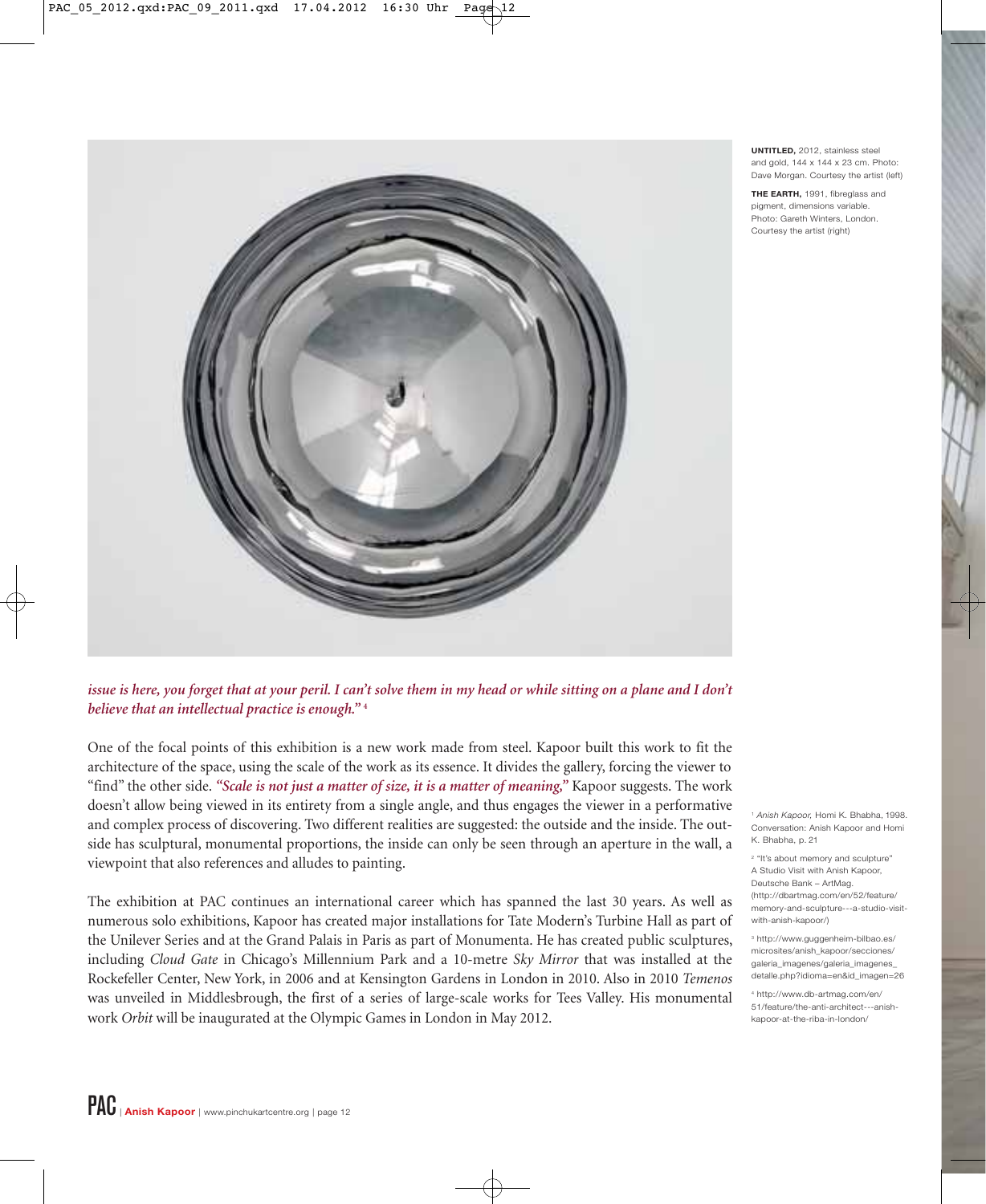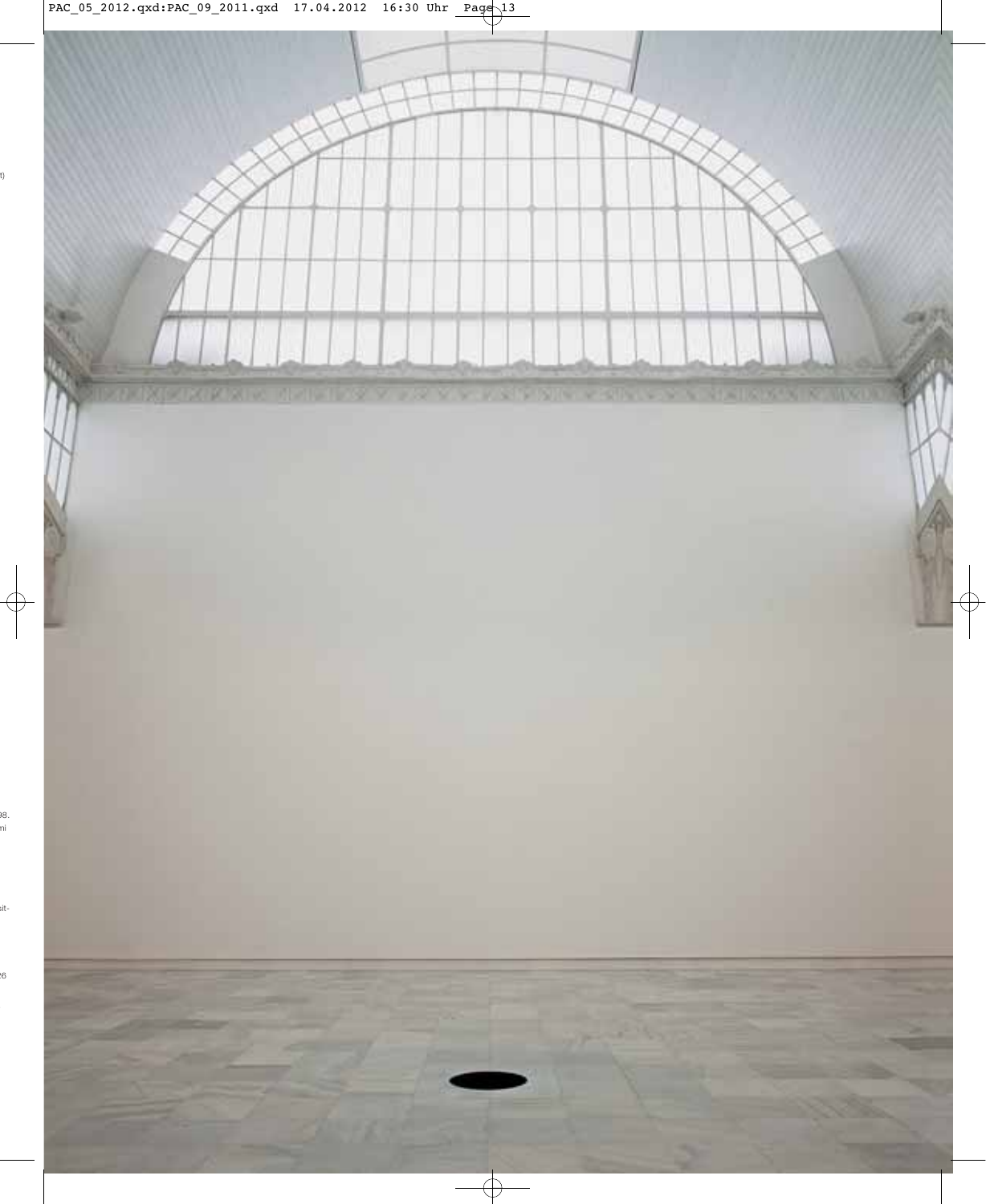

Collection Platform 3: Forever Now combines a comprehensive selection of nine artists highlighting central work groups presented in a space devoted to each artist. A dynamic combination of leading artists of today together with the young generation, including the winner of the first edition of the PinchukArtCentre Prize and the winner of the Future Generation Art Prize: Maurizio Cattelan, Olafur Eliasson, Andreas Gursky, Damien Hirst, Jeff Koons, Cinthia Marcelle, Boris Mikhailov, Takashi Murakami, Artem Volokytin.

# In Focus: Maurizio Cattelan, *Ave Maria*, 2007

*Ave Maria* shows three arms in brown suits sticking out from a wall in what is commonly known as the Roman salute, as performed by Italian fascists under Mussolini. Cattelan uses an image which is part of our collective memory and transforms it into a memorial. The image itself provokes, and with this almost pretentious gesture Cattelan transgresses social-political taboos. The aggravated viewer, confronted with the politically incorrect image, receives the second blow when seeing the title, *Ave Maria.* Here Cattelan in two words connects the history and practices of fascism with the Roman Catholic tradition.

This work, as many others in the artist's oeuvre, finds its roots in the soul of Italy, its history, culture, socialpolitical reality and especially its unique relation with the Roman Catholic church. Cattelan reveals himself as a prankster whose work doesn't eschew controversial themes. He asks the viewer about the history of the church, the use of power, and confronts each of us with our responsibility in the role we play in this.

The installation is exemplary for Maurizio Cattelan's artistic practice: creating iconic images inspired by popular culture and our social-political history. With a strong sense of humour and (self-)irony, he creates hyper-realistic sculptures which reflect on the contradictions in contemporary society.

Maurizio Cattelan was born 1960 in Padua, Italy. He lives and works in New York and Milan. He has exhibited at Skulptur Projekte, Münster (1997), the Tate Gallery, London (1999), the Museum of Contemporary Art, Los Angeles (2003) and the Museum Ludwig, Cologne (2003), and participated in the Venice Biennale (1993, 1997, 1999 and 2002). In 2011 he concluded his artistic practice, announcing his retirement, with a strongly discussed solo exhibition at the Guggenheim Museum, New York.

> Maurizio Cattelan, **AVE MARIA,** 2007, polyurethane with metallic parts and clothes, dimensions variable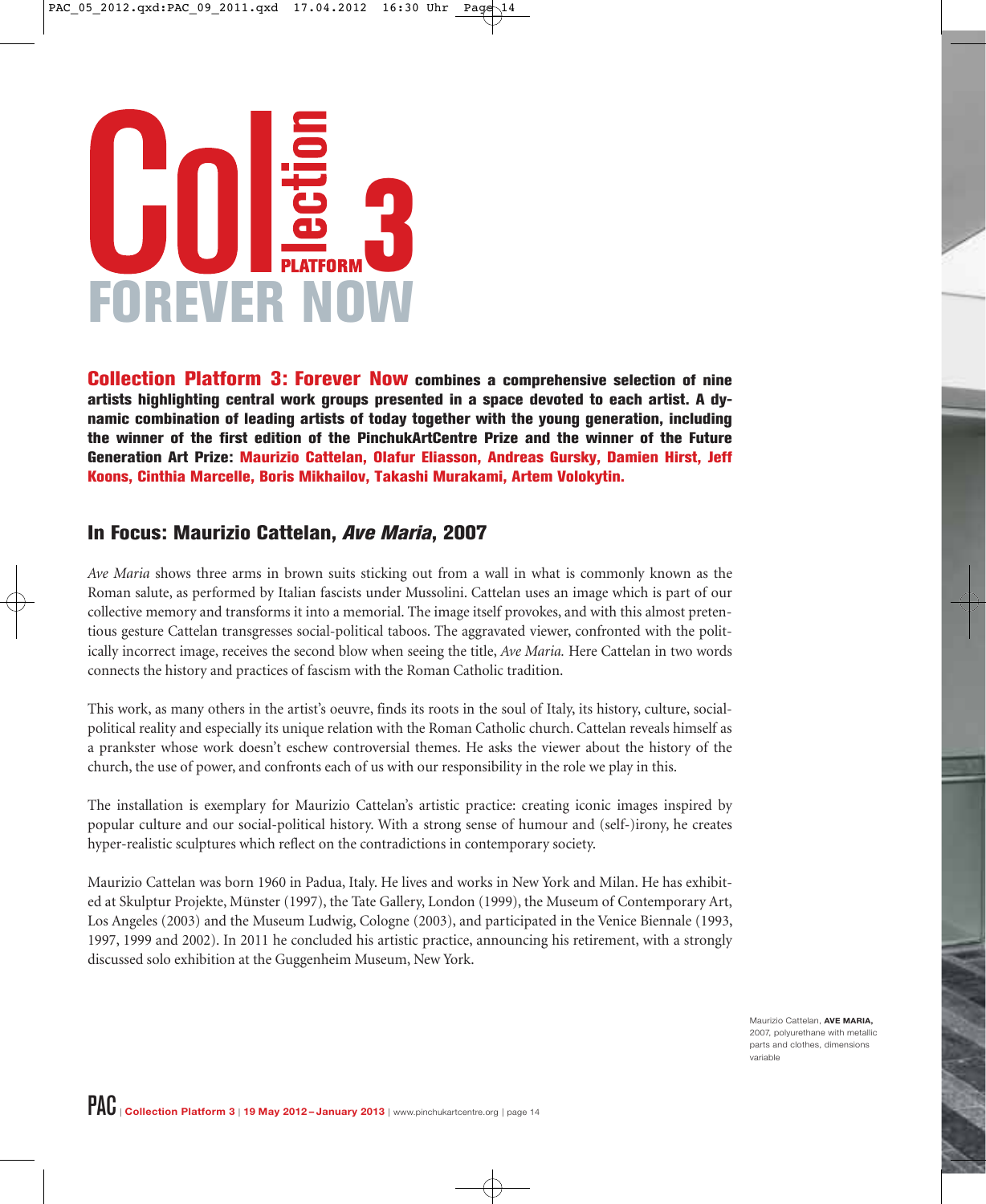

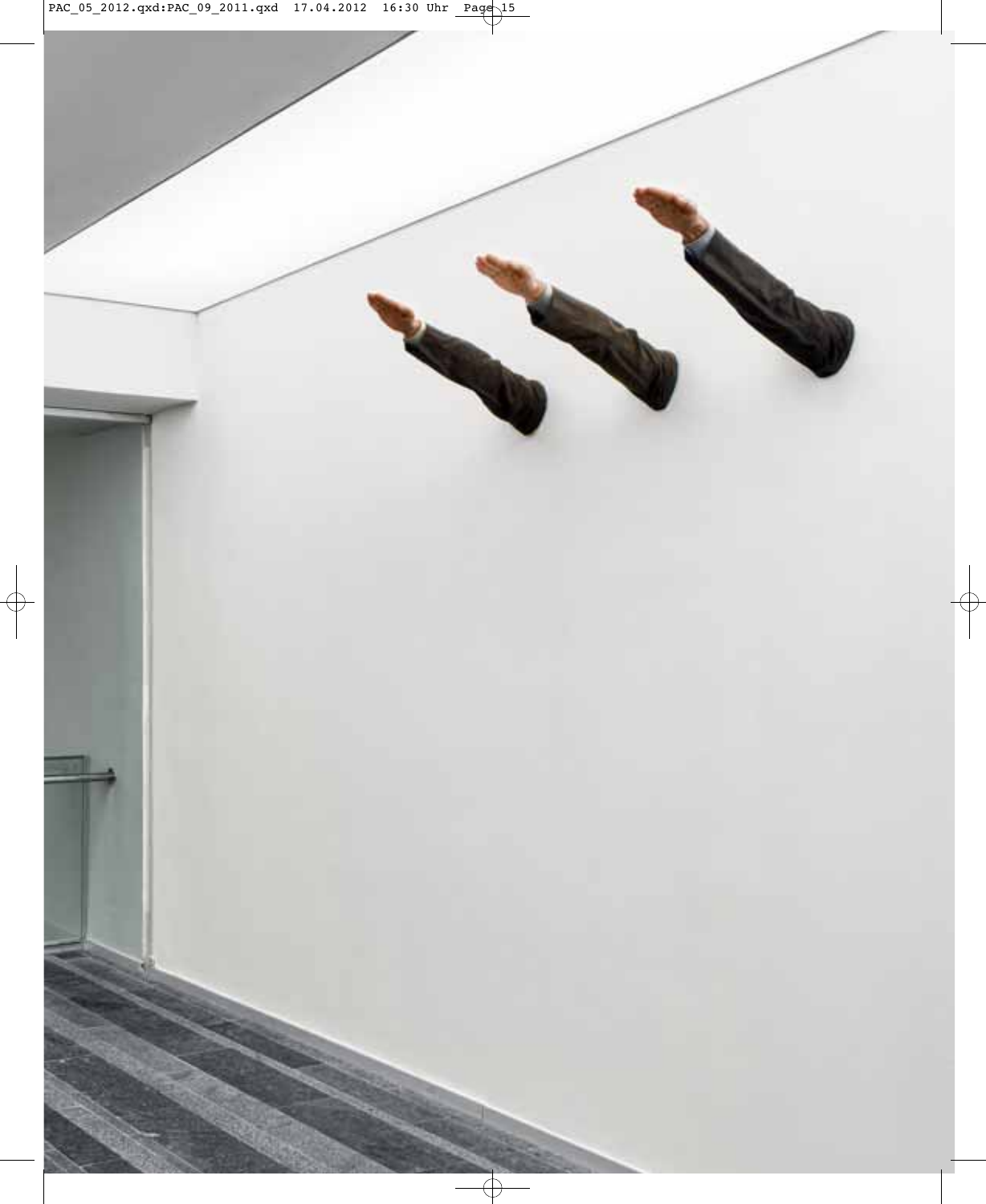

# 60 **DE CONTROLL** FOREVER NOW

Olafur Eliasson, **FIVEFOLD EYE,** 2000, highgrade steel and mirror, 157.5 x 157.5 x 75 cm (top right)

Damien Hirst, **NOTHING MATTERS / THE EMPTY CHAIR,** 2008, oil on canvas, three panels, each 251 x 175.5 x 11 cm framed (bottom)

Takashi Murakami, **LONESOME COWBOY,** 1998, fibreglass, acrylic and steel, 254 x 117 x 91.5 cm (page 17)

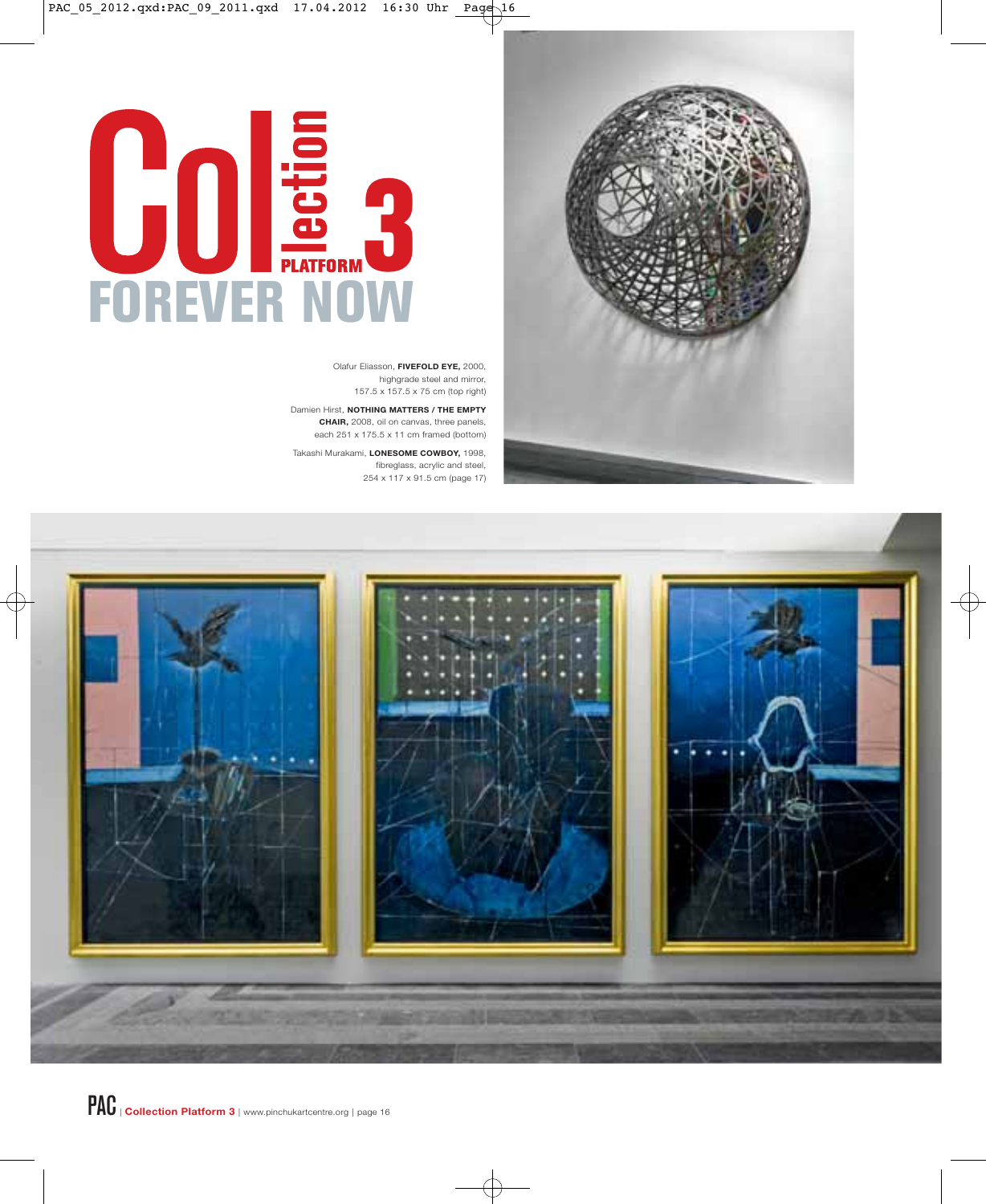

 $\overline{\uparrow}$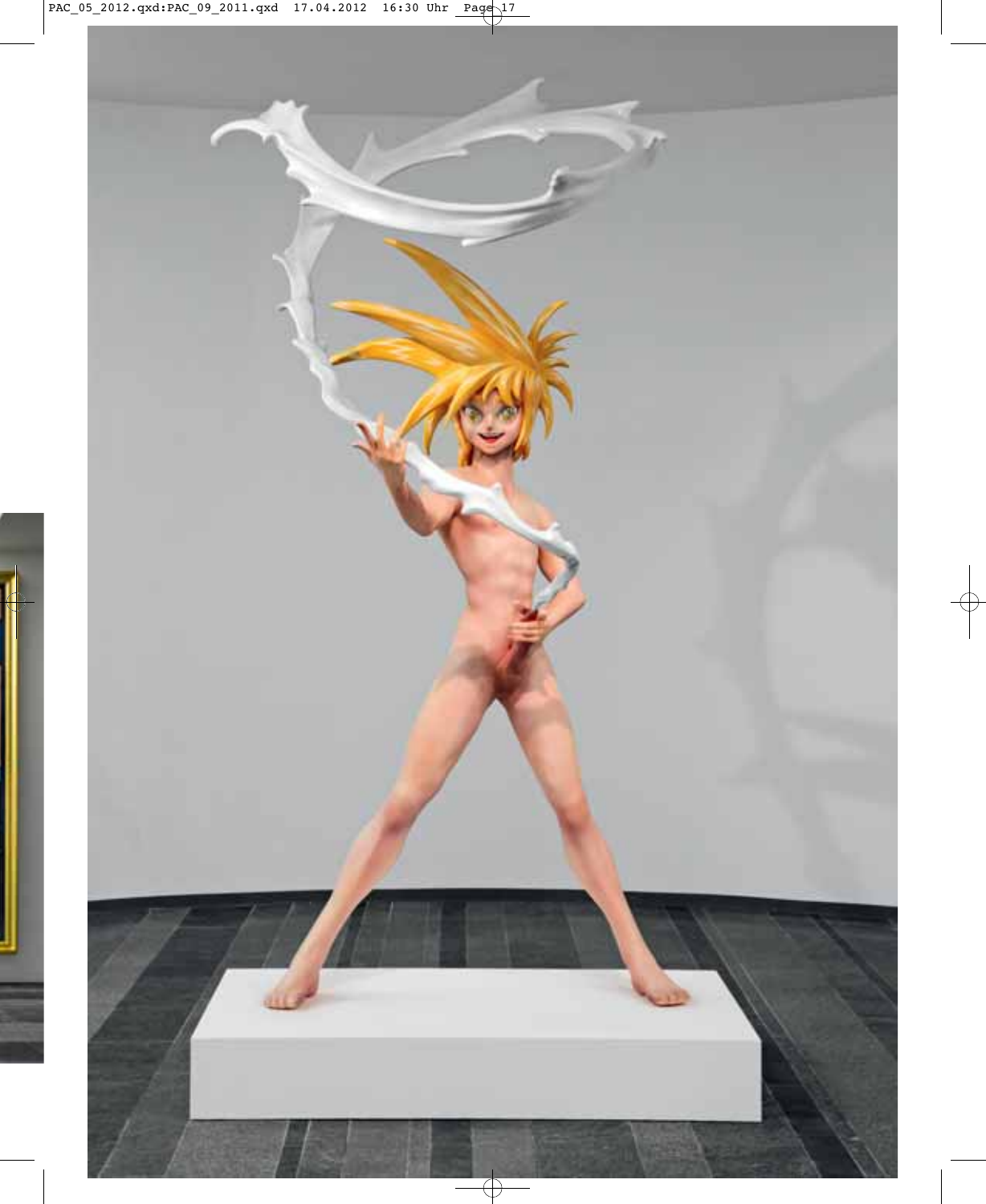

PAC-UA offers a space for new projects created by Ukrainian artists in the context of the Collection Platform. PAC-UA 6 presents Pavlo Makov, born 1958 in St. Petersburg, who lives and works in Kharkiv.

# Pavlo Makov in conversation with Björn Geldhof

*Choosing paper as your material relates to an entire history as well as to an essential strategy that you are using as an artist: to collect images, to collect figures, to collect objects and to see them like a memory which you can put back on the paper. And if one sees your practice of collecting things, the different printing processes you are using, but also the figure-carving: your work has a vast range, we are talking about nature, architecture, figures, basically everything is there. So how does this process of collecting work for you?*

The process of collecting is very close to the process of one's life. As an artist I would never remove my life from the work, as I'm first of all a human being. I draw and then I make engravings on drawings. What is important is that the process of making the plate and image is less essential than the creative process of joining them together, which starts when the image is already done. And since I'm not making editions in the manner of traditional printing, which is absolutely technical and boring, the process of printing is the most creative for me.

*I find the strategy of repetition especially interesting, your're re-using certain copper plates again and again in your early works and then in some of the latest ones. So there are two questions related to this, and one of them is about the meaning, since these copperplates become more vague, the image vanishing away like a memory. The other thing is that it becomes a symbol. Do you consciously use it? Can we say that there is a conscious symbolic language in your work?*

Yes, I agree with you. Because when I make a tree or a house, definitely such tree and such house exist. But for me it is much more a symbol of a certain kind of a house or a certain kind of a tree than the exact portrait of an individual tree.

*Looking at your big-scale works, one can see two major elements: one is organic form like in a natural wild landscape, and then there are those gardens which are constructed landscapes with a clear structure, where the chaos and the organic elements are more inside the details and not part of the general structure of the image. How did you come to this?*



education at the Crimean Art College, Painting Department, Simferopol (1974–1979), Academy of Fine Arts, St. Petersburg (1977–1978), Kharkiv Art and Industrial Institute, Graphic Department, Kharkiv (1979–1984). He was awarded the Prix d'honneur, Concours du 3ème Millenaire (Chamalieres), the Golden Book Prize, Scripta Mannet (Tallinn) and others.

**PAVLO MAKOV** received his artistic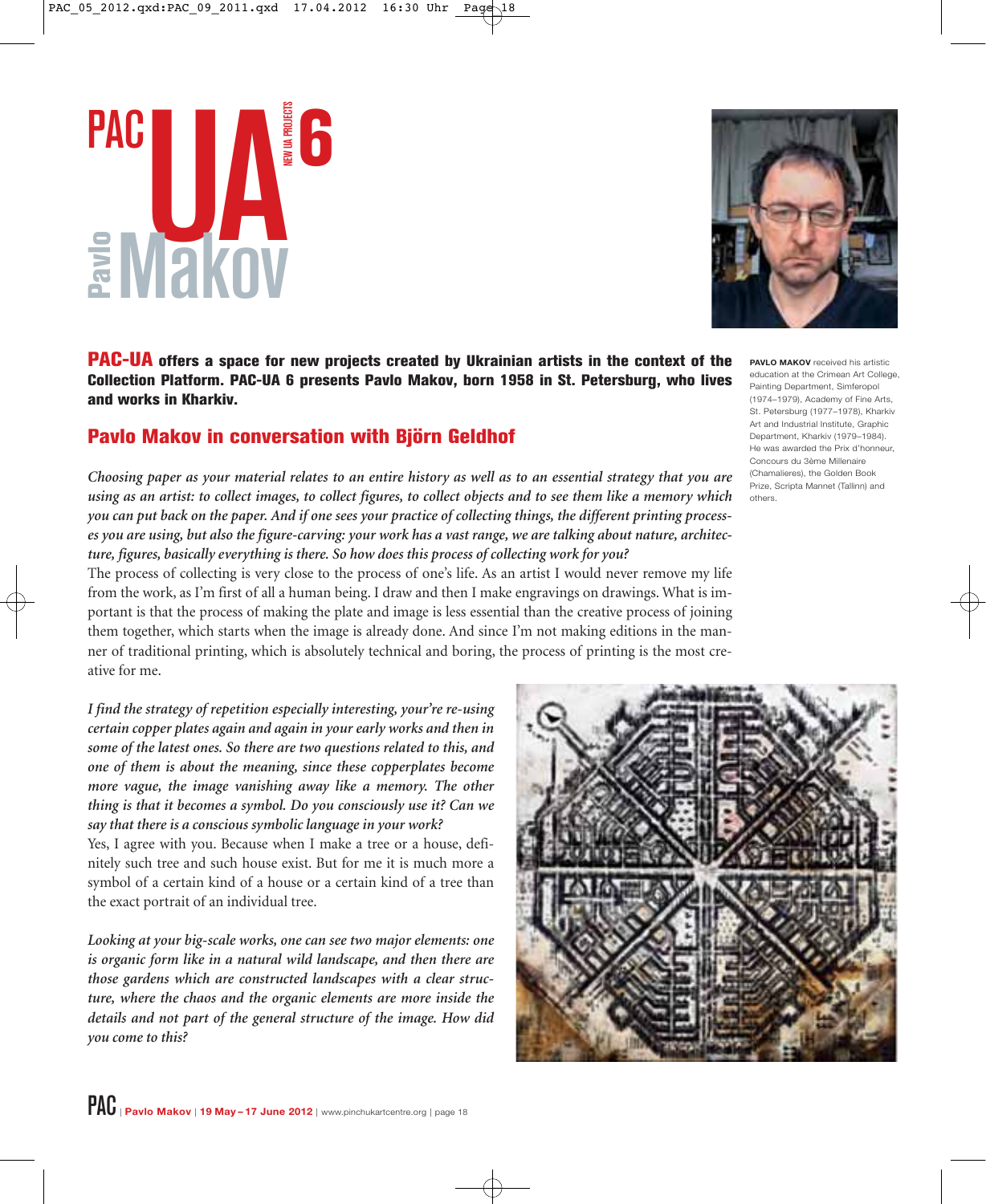

In the last few years, when I was doing just one or two big works per year, they became more like conceptual statements for me and then the structure became very important. Sometimes structures resemble other structures, which happens totally unconsciously. My recent works such as *Latest Garden* (2012) and *Tower* (2012) are very structured. Maybe in the future I will come back to chaos, who knows. Maybe this is because the life around us is getting more and more structured also.

# *But when I look at your works, the whole process of printing and what becomes of it seems like writing to me.*

You are absolutely right and I like that. My attitude towards the work is the one of a man living his diary. This diary is mostly visual, but it is basically written. And it's also because I like literature a lot. I like writing letters to my close friends. In the British Museum for example I saw wonderful books left from Mayan times, and all of them were made out of drawings. It had a serious influence on me.

*Looking at the work that you are now producing for*

*PinchukArtCentre and that we will present here, it is a unique project that combines essential forms and ideas of your work. What are you expecting from the exhibition that we will have here at PinchukArtCentre?* The suggestion of having an exhibition here in a way brought me to a new idea, as I had a few big projects in my mind which I always wanted to realize. One was *The Blanket of Memory* made of money, one was about small gardens, another was the project with towers, the other one was with crosses and finally the one with a fingerprint. And it struck me that I will never have enough time in my life to make all of them in the size I want, and I started thinking about concentrating them all in one project, bringing them together. They all will belong to one time and to one place, which is fantastic. Five projects in one.

# *And in a way these five projects define the central thoughts of your work: there is a memory, there is a garden, which is such a fundamental element for you, which has a long iconography and you said that one of the first moments that made you want to work with gardens was when you saw Versailles.*

Yes, because I realized that Louis XIV spent all the money of the country just to create a garden. He ruined the economy of France by creating Versailles. And it seems to be a very controversial thing, because since then Versailles has become a symbol of the country and brought the country back to itself.

### *Another main element in your work is architecture.*

This is mostly connected to the fact that I was born in a big city and the biggest part of my life is spent in big cities. I was born in St. Petersburg, I lived in Kyiv, Kharkiv, Moscow. I'm a city creature in a way. It is my memory. And of course the plans of these cities have always affected me. I like them and I collect them.

# *Finally, let me ask you as an influential person in the art scene: how do you see the young generation today?*

I can only say that I'm very happy that they are. Some of those emerging at the beginning of the 2000s, they are around thirty now, they are different, but very talented.

**DONROSA,** 2008–2010, from the graphic series "Gardens", multiple intaglio (more then 50 copperplates), drawing and acrylic on paper, 236 x 236 cm

**GARDEN TO MISSIS M.,** 2009–2010, from the graphic series "Gardens", intaglio and drawing on

,

paper, 200 x 200 cm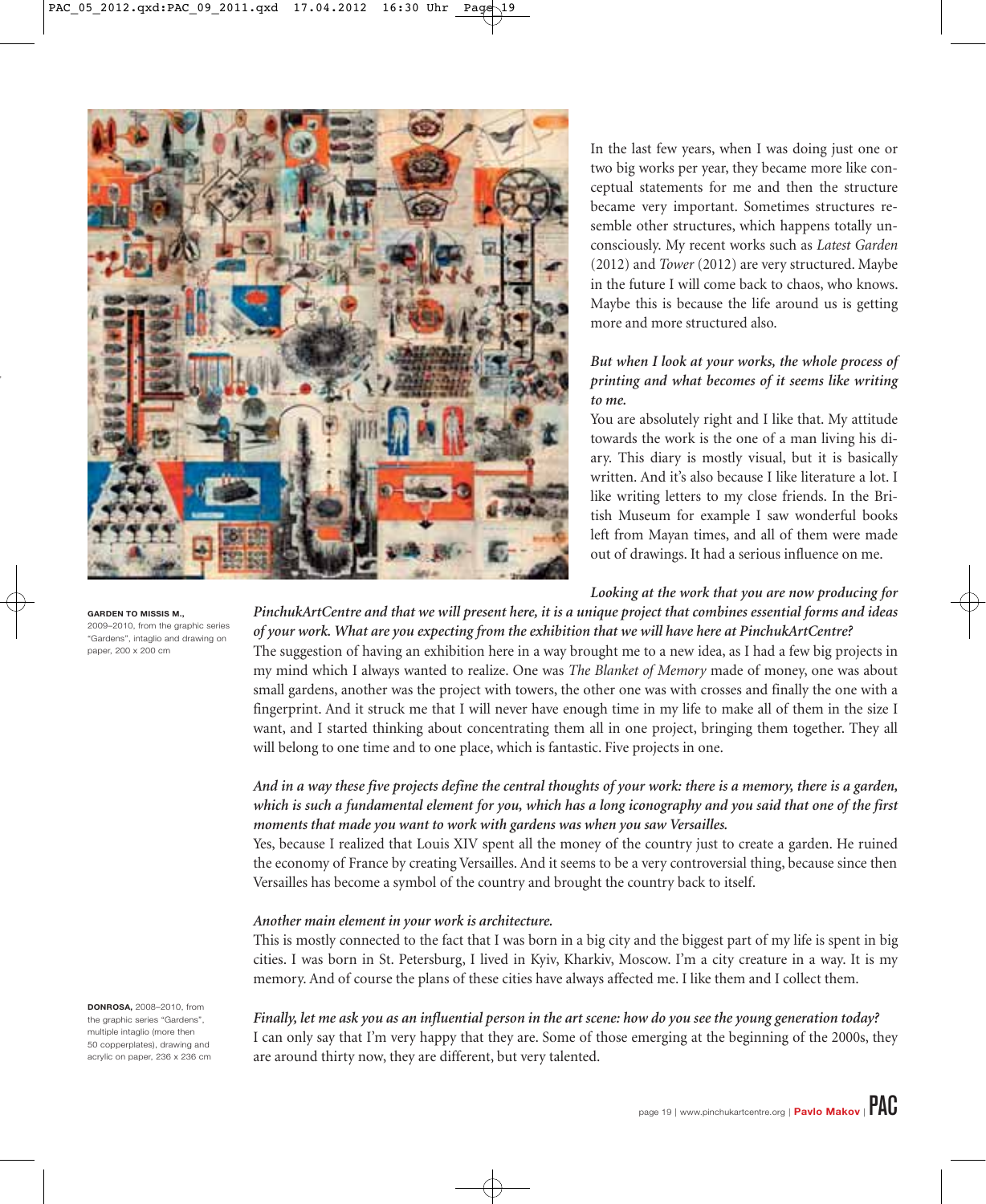

**ZHANNA KADYROVA** graduated from Taras Shevchenko State Art School, Kyiv. She works in various media: photo, video, painting, drawing and sculpture. She is a member of the R.E.P. art group and Penoplast musical performance group. Nominated for the PinchukArtCentre Prize in 2009, she became the first Special Prize Winner of the PinchukArtCentre Prize in 2011. Her works were exhibited at De Appel Art Centre, Amsterdam (2008), Depo Contemporary Art Centre, Istanbul (2009) and ART Paris (2010).



PAC-UA offers a space for new projects created by Ukrainian artists in the context of the Collection Platform. PAC-UA 7 presents Zhanna Kadyrova, born 1981 in Brovary in the Kyiv region. She lives and works in Kyiv.

# Zhanna Kadyrova in conversation with Björn Geldhof

*When I look at your works, each one suggests an imaginative space, something which is behind the work or which is hidden by the work. The work is in a way a process of mapping: mapping spaces, mapping ideas, mapping objects. How consciously do you use this strategy in your work?*

I work with reality and I only reveal things which have always existed. These are my observations, which I reveal afterwards. But it is always about the reality around us.

*A reality which stays unnoticed. A good example is your recent work* **Non Explicit Forms** *(2011). A concrete element replaces the light or shadow which should be there. Something which is elusive suddenly materializes and occupies a physical space.*

I would compare it with a Photoshop filter through which I see my reality. I just emphasize those things that are interesting to me. There are certain places outside which provoke me to fill them in with something.

# *Your most recognized trademark are fractured forms connected to a gesture of breaking, a performative action that seems a recurring element.*

Yes, like the works from the *Shots. Gaps* project (2009–2010), which were made with a gun. First I thought to call them *Planets* and then I came to the idea that this was much more about the portrait of a gunshot.

### *Would you describe yourself as a social artist?*

Of course I work within a social reality, but more than that I'm a realist and everything I do is all about our time, about our reality.

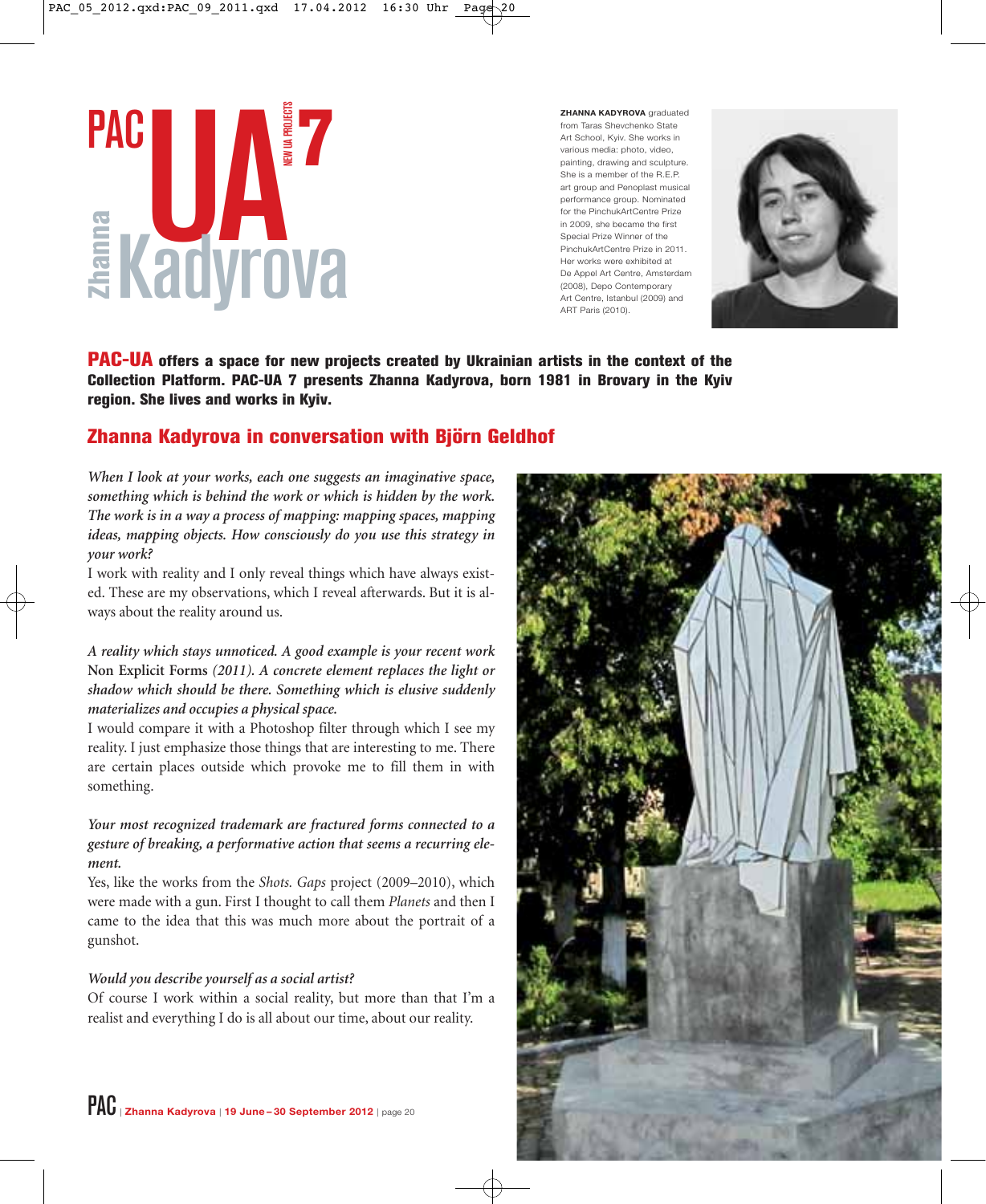*It's a beautiful description of yourself when you say "I'm a realist", it is a nice reflection of the work you have now presented and for which you were awarded a PinchukArtCentre Special Prize: the asphalt pieces, they are cut-out reality.*

Yes, they are realistic painting.

*And at the same time they have a narrative. They are paintings, but they are telling the social-political story.* Of course that was an essential part of the work for me. And the realist is allowed to make realistic paintings.



# *You made a lot of public sculptures. There is a certain difference between a public space and a gallery space. How do you deal with it?*

Everything started from Shargorod, the first time I went to the festival there. And the second time, when I suggested the idea of a monument to an unknown monument, that was 2007. I realized how much space influences the perception of a work. One and the same work can be placed in a way that it will be lost, becoming just an infantile park sculpture, or it can be put on a plinth in the middle of the square where it will become a leader and a hero. That was a discovery for me and I suggested thinking in this direction. When an artist shows a work in a white gallery box, there is nothing except what the artist created. When working outside, you have to think like an architect. And not only think about the sense of the work, but also about the environment.

# *You have to think about the story of the space, the history of the place where you are working, its reality.*

Making the *Apple* (2012), which is in Perm, I was trying to include reality to the maximum. The brick fragments are not just bricks, but wall pieces of the destroyed houses, which were demolished. One building that was 120 years old was destroyed in front of my

eyes. Only because it was standing in the city centre, where the construction of a commercial building was planned, it was demolished instead of being restored.

# *Actually you are one of the few artists who succeed in bringing these social-historical elements to your work and completely transform them. It is there, and at the same time it is not. Is there a certain conscious strategy of always bringing that to your work?*

I live here and now and of course I'm interested in what is happening around me. When I work with outside space, I want to combine these elements, as they are impossible to disconnect. But for example in a ray of light there is no social context. It is one thing when I work in the studio, but when I work on a street sculpture, each of them has their own story. My first serious work – not talking about *Benches. Graphics* (2009), which was also devoted to a crisis that hadn't happened yet, but just after I made them the crisis started – was the *Monument of the New Monument* (2007–2009). The idea came to me when I was suggested to create a monument to the founder of Shargorod. When I imagined myself making a man of the 16th century in an armour of tiles, that was very funny and I started thinking about what monuments are and what is their story. Even in our country we can read this story: when the Tsar was replaced by Lenin, Lenin was replaced by Shevchenko and so on. I wanted to create a constant new hero who is not yet discovered, always actual, an eternal monument, so to say.

**RE-DEVELOPMENT (MIAMI CITY, USA),** 2011, coloured concrete and granite, 100 x 100 cm

**MONUMENT OF THE NEW MONUMENT,** 2007–2009, City of Shargorod, concrete, ceramic, stone and metal, 3500 x 200 cm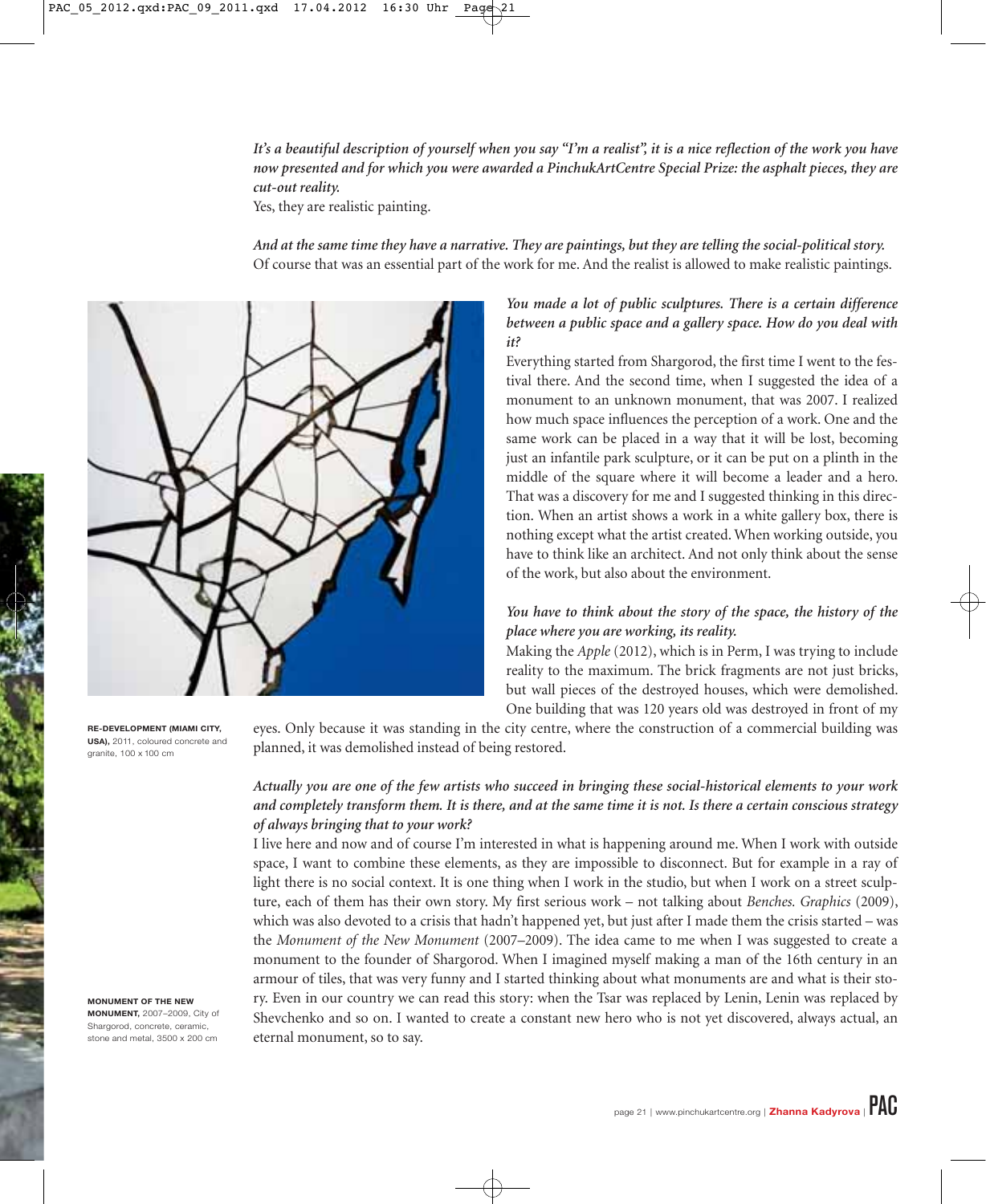# PAC Educational Programme

Education is at the core of PAC activities. It is an open platform for our audience and in a wider sense for the whole society to get access to the world of art, experience and competence. Based on the international challenge of our exhibition programme, it offers a wide range of different views. PAC Education invites children, students, families, schools, universities and artists to participate in an open discourse, guided activities and discussions on contemporary art and the exhibitions at PAC.

# PAC Guided Tours

**Twice a day,** PAC invites the art centre visitors to take a free tour led by specially trained guides. Additionally, there are regular tours organized for pupils and students from Ukrainian schools and universities.

**Tuesday–Friday at 14:00 and 19:00.** You can order a private tour.

Please reserve in advance by mailing **info@pinchukartcentre.org** or phoning +38 (044) 590 08 58. Tours in English are available.

# PAC Collection Tours

**Twice a week,** PAC invites the art centre visitors to take a special guided tour through the Collection Platform. **Saturday and Sunday at 14:00 and 19:00.**

# PAC Theme Tours

**On weekends,** PAC invites visitors to a focused dialogue on three to five works of art which are introduced through careful viewing, discussions and activities that centre around the artist's voice and practice.

### **Saturday and Sunday at 17:00.**

For further information and schedule please check our webpage **http://pinchukartcentre.org/ua/events\_and\_calendar.**

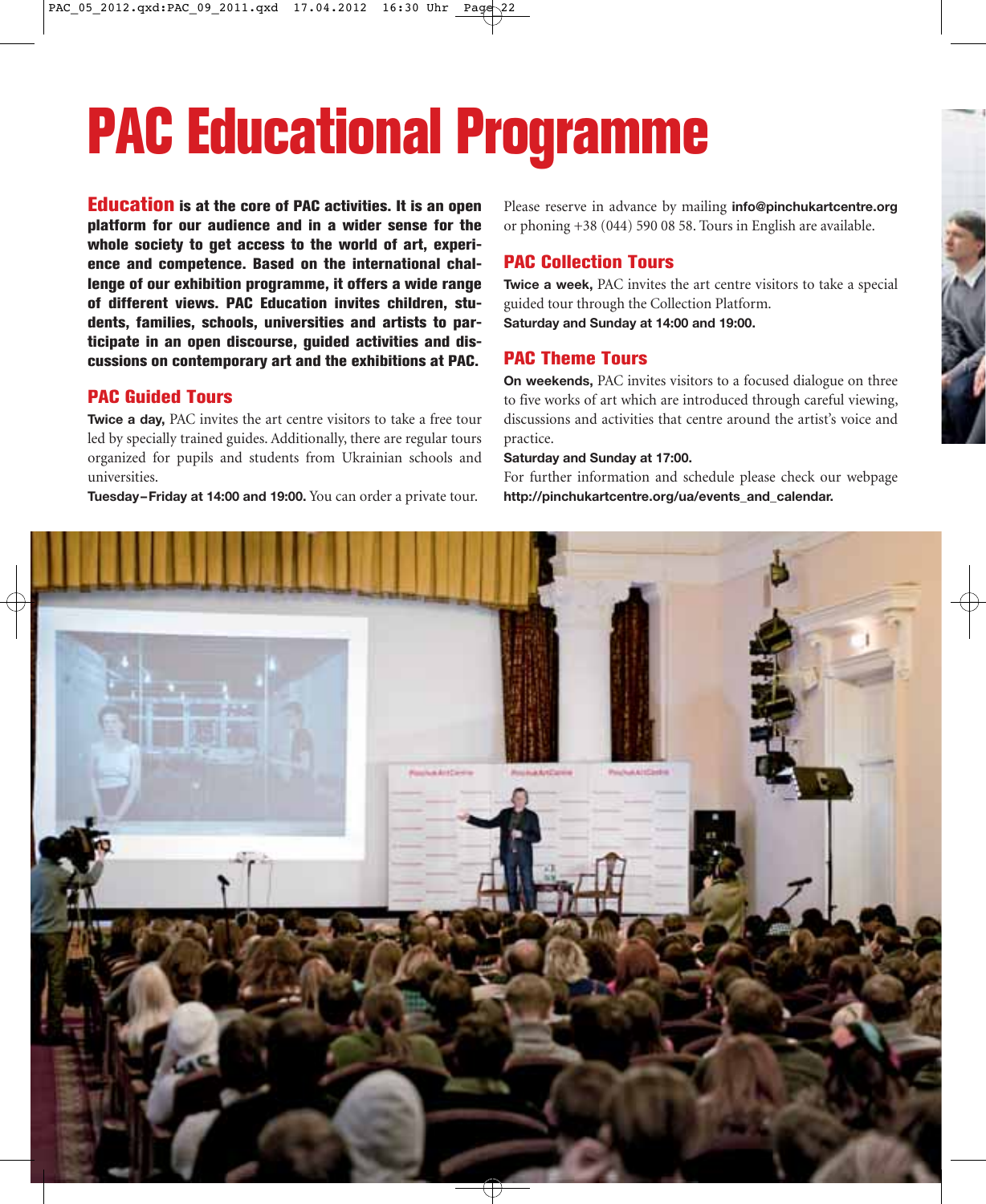

Participants of the **PAC-UA TALK** with Ukrainian artist Mykola Matsenko, 2011 (top)

# PAC Family Sundays

**Bi-weekly on Sundays at 14:00,** PAC welcomes families in the video lounge on the 6th floor. Children will be given a short guided tour through parts of the exhibition and participate in a theme-based workshop in the gallery space. Using a range of specially developed teaching materials, children will discuss questions such as how to look at art, what kind of questions artists ask and what one can expect in a museum.

To check age schedule and reserve in advance please contact +38 (044) 590 08 58 or **info@pinchukartcentre.org.**

# PAC Walking-Talking

**Bi-weekly on Sundays at 14:00,** PAC invites young visitors 10 to 12 years old to join a children walking tour aimed at a deeper discussion and understanding of artworks through a dialogue between the children and an art educator.

Please reserve in advance by contacting +38 (044) 590 08 58 or **info@pinchukartcentre.org.**

# PAC Saturday Talks

**Every Saturday at 15:00** a meeting with an invited guest is held. Each Saturday Talk is dedicated to one artwork in the exhibition.

# PAC Collection Talks

**Every month** PAC organizes a dialogue between Eckhard Schneider or Björn Geldhof and the public, focusing on one of the works from the Collection Platform. These meetings will help the participants to gain new insights and will make the works more relevant to them.

# In Transition

# The Polish-Ukranian Express 14 June – 30 September 2012

PAC presents a dynamic programme of new Polish art! Five solo exhibitions offer a new view on the young Polish scene. The combination of exhibitions with an intense series of lectures and artist talks fuels an exchange between the Polish art scene and the Ukrainian public.

PAC promotes and supports with this exchange programme the future generation of Ukrainian artists abroad, in collaboration with the Centre for Contemporary Art Ujazdowski Castle.

Five young Ukrainian artists and five Ukrainian speakers will be sent to Warsaw. *In Transition* will start in Warsaw from mid-June until mid-August, continuing in Kyiv mid-August until late September.

Collection Talks will take place on **31 May, 28 June, 19 July, 30 August and 13 September 2012.**

# PAC Collection Lectures

PAC starts a theoretical discourse through public lectures aimed at investigating artists and artworks represented within the Collection Platform and connecting them to a wider context. The programme clarifies and exposes artists' perspectives, involving visitors in the intellectual, emotional and corporeal aspects of contemporary art. Lectures are held monthly by Eckhard Schneider or Björn Geldhof in the video lounge on the 6th floor.

Lectures will be held on **24 May, 13 June, 12 July, 27 September and 4 October 2012.**

# PAC Literature Nights

PAC holds Literature Nights: readings of texts selected or specially written for the occasion, related to the projects and artists represented in PAC. Curated by Oleksandr Mykhed.

Literature Nights will be held on **8 June and 28 September 2012.**

# PAC Meets Regions

PAC invites collaboration with regional partners and artists from the Kherson region. Within the meeting, artists get an opportunity to make an artistic statement, while the curators get an overview of the local art scene.

This time PAC Meets the Kherson Region on **2 October 2012.**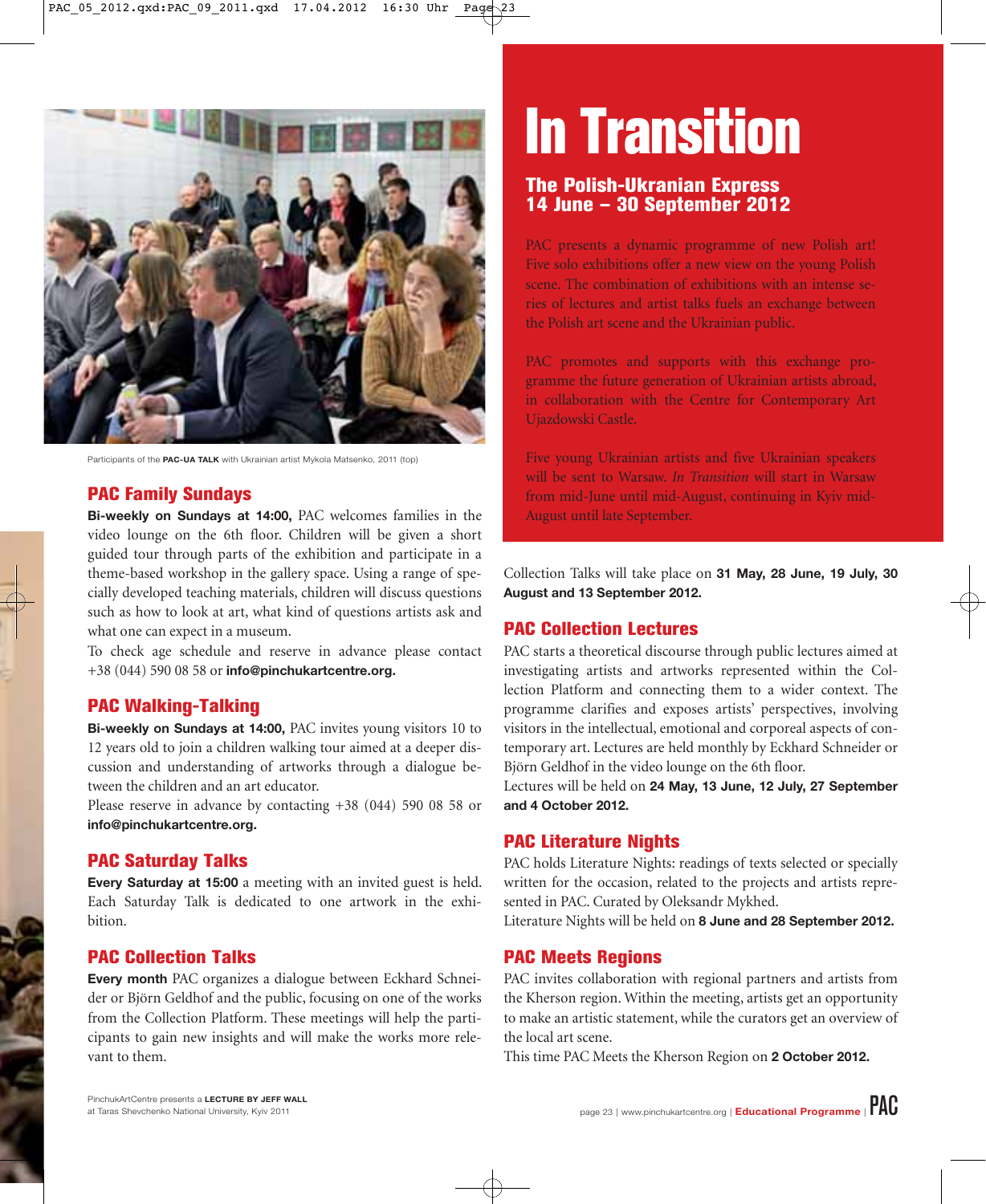# PAC-UA Talks

PAC invites you to take part in a dialogue with Pavlo Makov on **23 May** and Zhanna Kadyrova on **20 June 2012,** giving introductions to their exhibitions at PAC-UA.

# PAC-Talk: Food for Thought

The joint venture of PAC and Foundation CCA is aimed to create a thought-provoking exchange between a diverse range of participants and facilitators providing insight into the Ukrainian art context and the global art scene. The discussions offer a reflection on subjects originating from PAC exhibitions and are closely related to actual questions in society.

# PAC Understanding the Museum – Teens Edition

PAC introduces a special after-school course for High School pupils aged 14 to 16, designed to create the critical and creative thinkers of tomorrow. Arranged as a series of visits, talks and activities held by an art educator at PAC, the teens will focus on the exploration of a current exhibition, their reading of artworks and reflections. **Understanding the Museum** provides practical ways which foster a deeper appreciation of concepts and ideas explored during the visits and activities.

# PAC Understanding the Museum – Open Evening of the Collaborative Laboratory with Teachers

PAC invites teachers to join a preview evening programme on **17 May 2012,** offering a specially designed overview of the exhi-

bitions, response exchange and a collaborative workshop providing practical models for engaging with artworks on display through discussion, reflection and sketching. The session is aimed to effect change in what we see and how we learn, creating a meaningful experience in a gallery environment.

# PAC Teachers' Tuesdays

PAC's Laboratory for Teachers suggests a set of practical and theoretical activities providing an exploration of physical, intellectual and emotional aspects of contemporary art shown at PAC: bringing the education team and teachers together, providing a bridge between the classroom and the gallery on a regular basis in order to identify strategies for engaging children in art.

Teachers' Tuesdays are held **monthly on Tuesdays at 14:00.**

For further information and schedule please check our webpage **http://pinchukartcentre.org/ua/events\_and\_calendar.**

# PAC Open Study Programme

PAC offers a new open academic programme realized in collaboration with



the British Council and Shevchenko National University. The PAC Open Study Programme in the summer is based on the exhibition of Anish Kapoor, inviting the public to five open lectures given by leading speakers throughout the time of the exhibition.

For further information and schedule please check our webpage **www.pinchukartcentre.org.**

# PAC Career

Career Talks are a set of sessions designed and delivered by the PAC team for Art Academy students to discover an institution from backstage. Discussing the roles and functions of curatorial board, administrative body, communication and education departments, students get an opportunity to extend their understanding of the art institution, responsibilities and obligations within it, to analyze case studies and discuss aspects they need to do research and further develop their professional life.



**PAC MEETS REGIONS:** Donetsk

Visitors attending the **LITERATURE NIGHT** "Fate of the Individuals" during the **COLLECTION PLATFORM 2: CIRCULATION**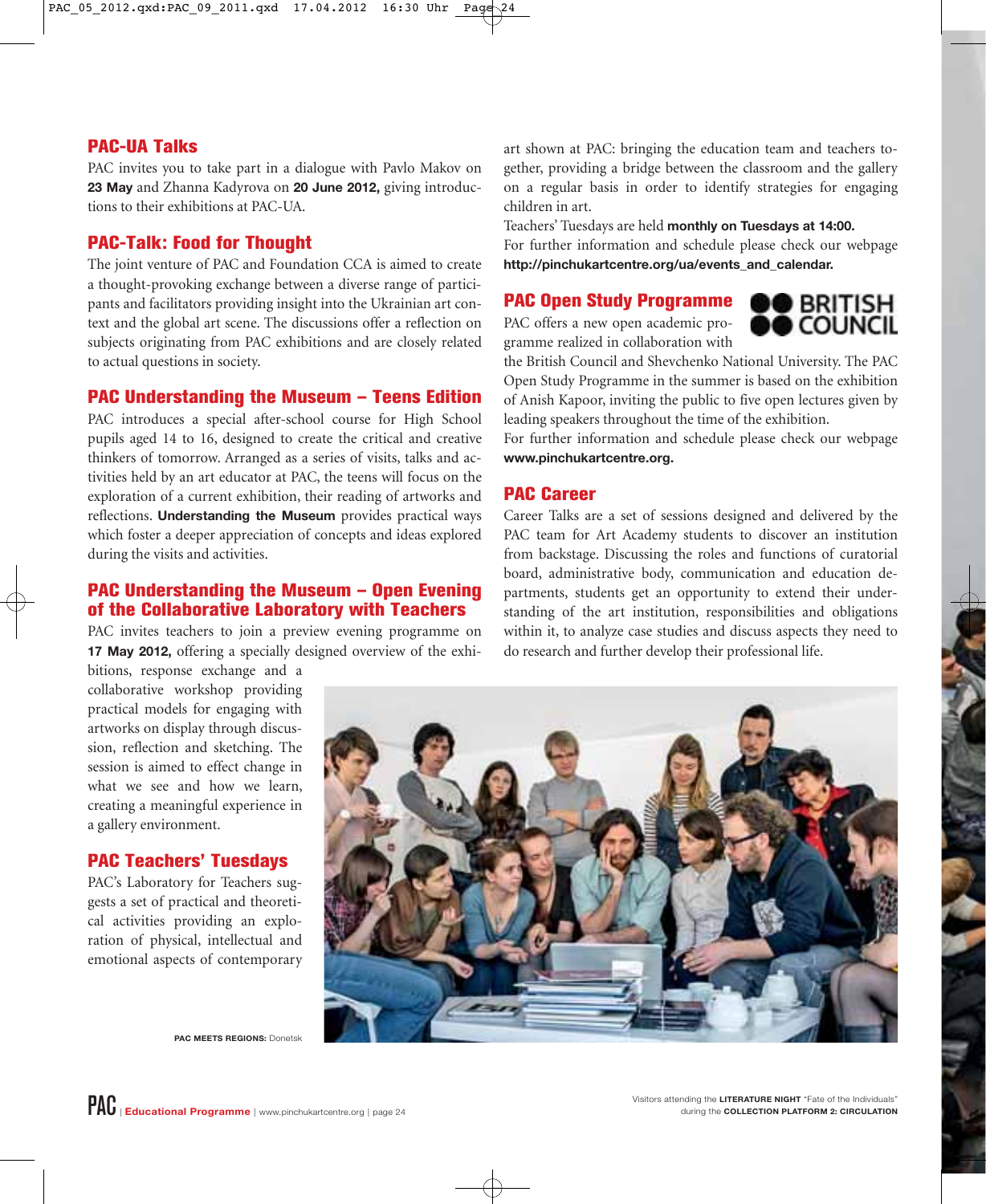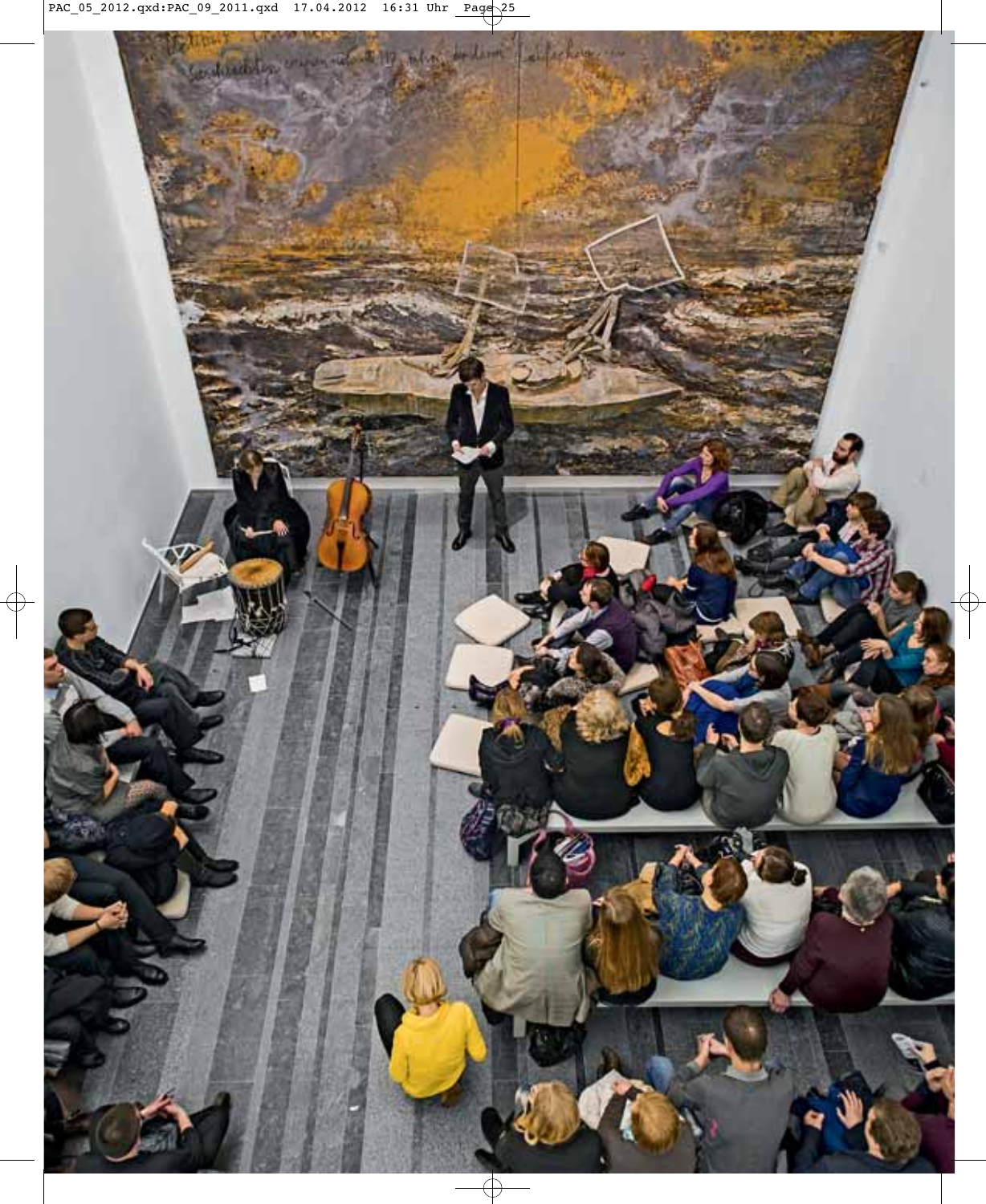

 $\bigcap$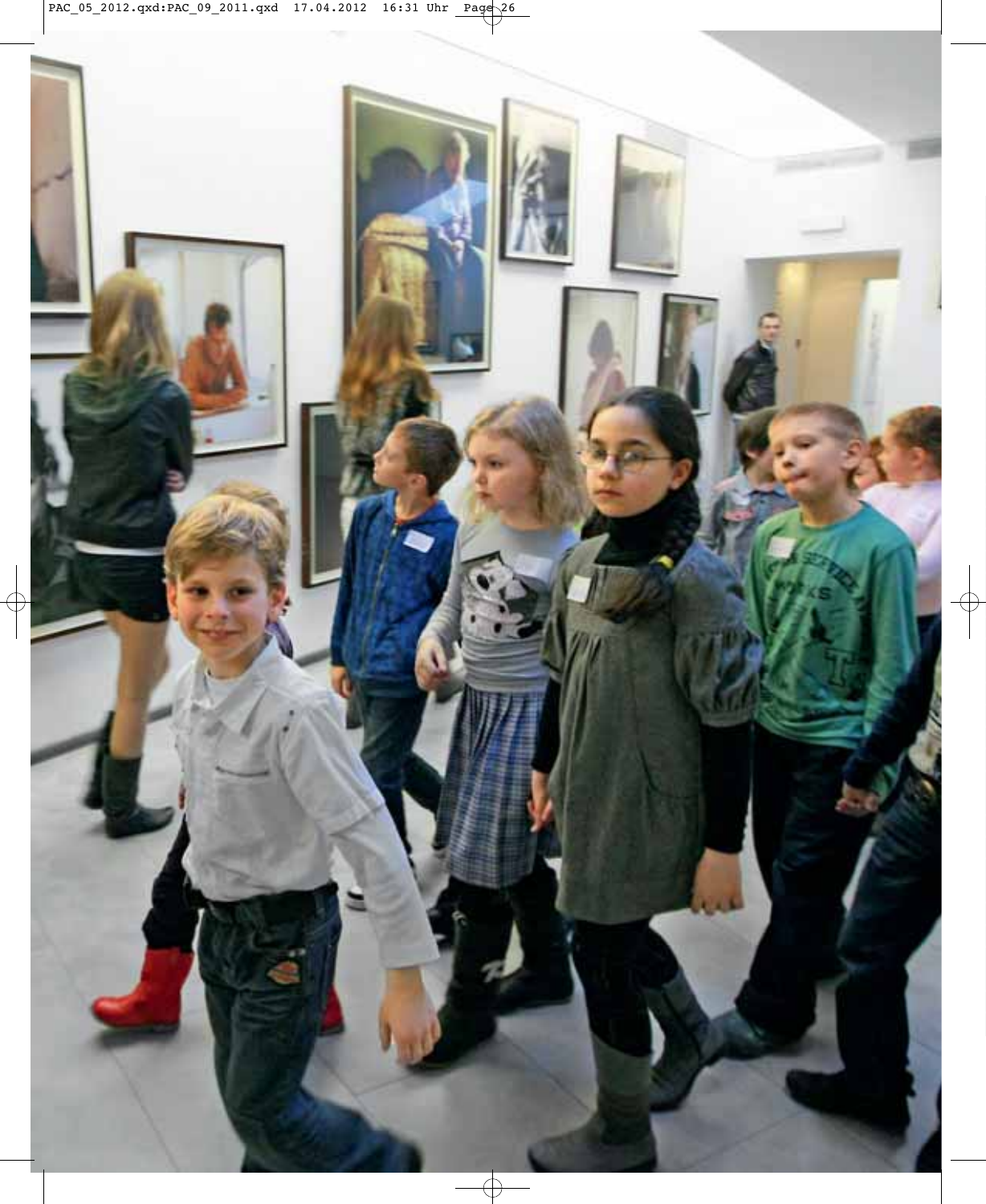# Upcoming events within the PAC Educational Programme

| 17.05.       | 16:00        | <b>Education Open Evening</b>                                                  |
|--------------|--------------|--------------------------------------------------------------------------------|
|              | 19.05. 15:00 | Lecture by Anish Kapoor                                                        |
| 20.05. 14:00 |              | Walking-Talking                                                                |
| 22.05. 14:00 |              | Teachers' Tuesday                                                              |
| 23.05. 19:00 |              | PAC-UA Talk with Pavlo Makov                                                   |
| 24.05. 19:00 |              | <b>Collection Lecture on Olafur Eliasson</b><br>by Björn Geldhof               |
| 26.05.       | 15:00        | Saturday Talk on Anish Kapoor                                                  |
| 27.05.       | 14:00        | <b>Family Sunday</b>                                                           |
| 31.05.       | 19:00        | Collection Talk on Takashi Murakami,<br>My Lonesome Cowboy, with Björn Geldhof |
| 02.06.       | 15:00        | Saturday Talk on contemporary sculpture                                        |
| 03.06. 14:00 |              | <b>Walking-Talking</b>                                                         |
| 08.06.       | 19:00        | Literature Night                                                               |
| 09.06.       | 15:00        | Saturday Talk on PAC-UA: Pavlo Makov                                           |
| 10.06. 14:00 |              | <b>Family Sunday</b>                                                           |
| 12.06. 14:00 |              | Teachers' Tuesday                                                              |
| 13.06. 19:00 |              | Collection Lecture on Jeff Koons<br>by Eckhard Schneider                       |
| 14.06.       | 19:00        | Food for Talk                                                                  |
| 16.06.       | 19:00        | Saturday Talk on Anish Kapoor,                                                 |
|              |              | When I Am Pregnant                                                             |
| 17.06. 14:00 |              | <b>Walking-Talking</b>                                                         |
| 20.06.       | 19:00        | PAC-UA Talk with Zhanna Kadyrova                                               |
| 23.06.       | 15:00        | Saturday Talk on PAC-UA: Zhanna Kadyrova                                       |
| 24.06. 14:00 |              | <b>Family Sunday</b>                                                           |
| 28.06.       | 19:00        | Collection Talk on Artem Volokytin,<br>Monument, with Björn Geldhof            |
| 30.06.       | 15:00        | Saturday Talk on Ukrainian sculpture                                           |
| 01.07.       | 14:00        | Walking-Talking                                                                |
| 07.07.       | 15:00        | Saturday Talk on Anish Kapoor,<br>Between Shit and Architecture                |
| 08.07.       | 14:00        | <b>Family Sunday</b>                                                           |
| 10.07.       | 14:00        | Teachers' Tuesday                                                              |
| 12.07.       | 19:00        | Collection Lecture on Cinthia Marcelle<br>by Björn Geldhof                     |
| 14.07.       | 15:00        | Saturday Talk on PAC-UA: Zhanna Kadyrova                                       |
| 15.07.       | 14:00        | Walking-Talking                                                                |

| 19.07. 19:00    | Collection Talk on Damien Hirst, History of<br>Pain, with Björn Geldhof          |
|-----------------|----------------------------------------------------------------------------------|
| 21.07.<br>15:00 | Saturday Talk on Anish Kapoor, S-Curve                                           |
| 22.07. 14:00    | <b>Family Sunday</b>                                                             |
| 28.07. 15:00    | Saturday Talk on PAC-UA: Aleksey Salmanov                                        |
| 29.07. 14:00    | Walking-Talking                                                                  |
| 04.08. 15:00    | Saturday Talk on Media, Techniques and<br>Concepts within contemporary sculpture |
| 05.08.<br>14:00 | <b>Family Sunday</b>                                                             |
| 11.08.<br>15:00 | Saturday Talk on Ukrainian photography                                           |
| 12.08.<br>14:00 | Walking-Talking                                                                  |
| 18.08. 15:00    | Saturday Talk on young Polish art                                                |
| 19.08. 14:00    | <b>Family Sunday</b>                                                             |
| 21.08. 14:00    | Teachers' Tuesday                                                                |
| 25.08. 15:00    | Saturday Talk on Anish Kapoor, Shooting into<br>the Corner                       |
| 26.08. 14:00    | Walking-Talking                                                                  |
| 30.08, 19:00    | Collection Talk on Andreas Gursky, 99 Cent,<br>with Björn Geldhof                |
| 01.09. 15:00    | Saturday Talk on Anish Kapoor, Non-Object                                        |
| 02.09. 14:00    | <b>Family Sunday</b>                                                             |
| 08.09. 15:00    | Saturday Talk on Polish art                                                      |
| 09.09. 14:00    | Walking-Talking                                                                  |
| 13.09. 19:00    | Collection Talk on Cinthia Marcelle, Cruzada,<br>with Björn Geldhof              |
| 15.09. 15:00    | Saturday Talk on contemporary art practice<br>in public space                    |
| 16.09. 14:00    | <b>Family Sunday</b>                                                             |
| 18.09. 14:00    | Teachers' Tuesday                                                                |
| 22.09. 15:00    | Saturday Talk on art and architecture                                            |
| 23.09. 14:00    | <b>Walking-Talking</b>                                                           |
| 26.09. 12:00    | PAC Meets Regions: Kherson                                                       |
| 27.09.<br>19:00 | <b>Collection Lecture on Boris Mikhailov</b><br>by Björn Geldhof                 |
| 28.09.<br>16:00 | <b>Career Talk</b>                                                               |
| 28.09.<br>19:00 | <b>Literature Night</b>                                                          |
| 29.09.<br>15:00 | Saturday Talk on Polish art                                                      |
| 30.09.<br>14:00 | <b>Family Sunday</b>                                                             |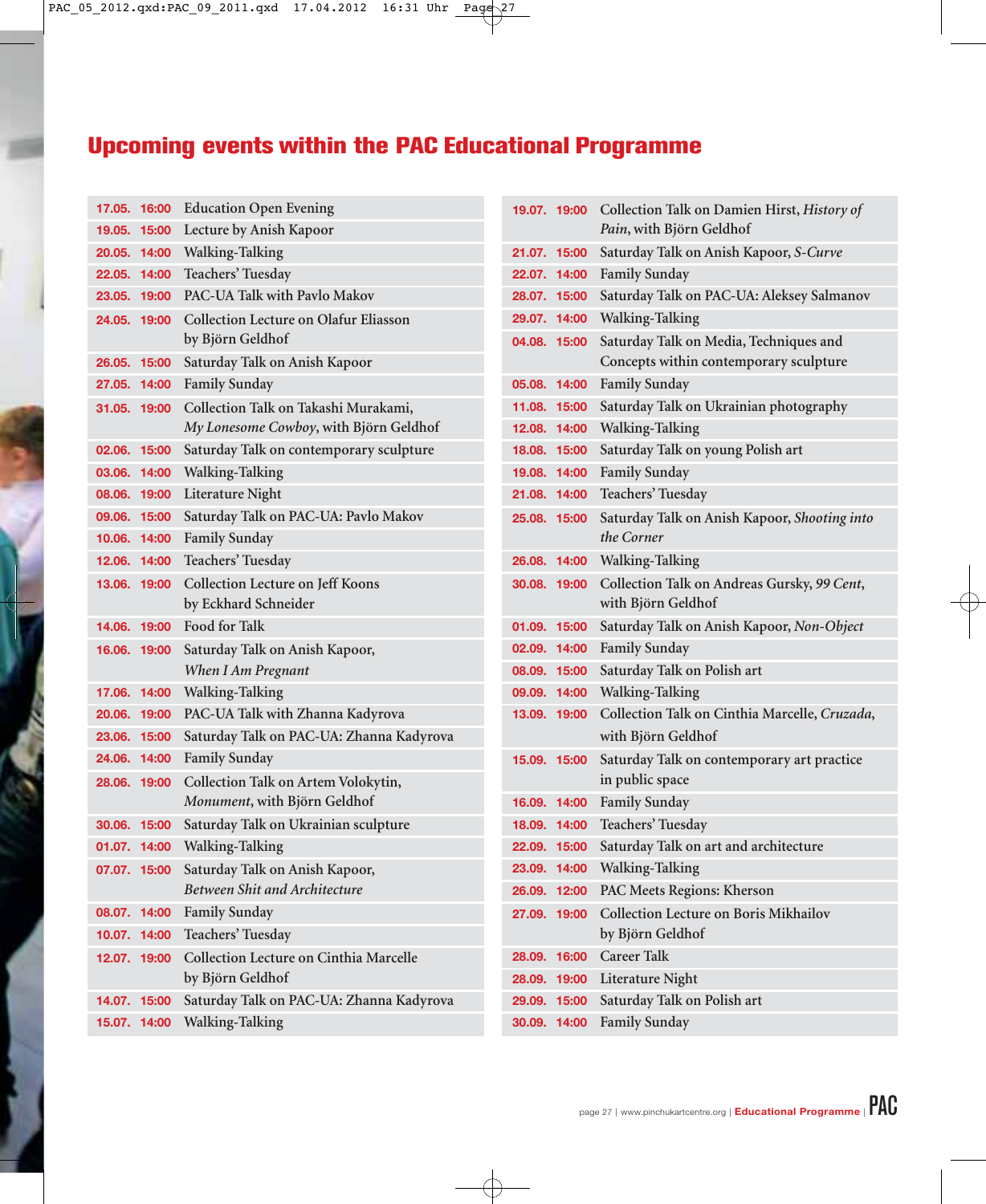# The Victor Pinchuk Foundation

**The Victor Pinchuk Foundation** is an international, private and non-partisan philanthropic foundation based in Ukraine. It was established in 2006 by businessman and public figure Victor Pinchuk. Its goal is to empower future generations to become the change-makers of tomorrow. To achieve this, projects are developed and partnerships are built in Ukraine and worldwide.

European integration. The Foundation is a member of the European Foundation Centre and the Ukrainian Grantmakers Forum. It cooperates with the Clinton Global Initiative, the Brookings Institution, the Peterson Institute for International Economics, the Peres Center for Peace, the Tony Blair Faith Foundation, and other nongovernmental organisations. **www.pinchukfund.org**

The Foundation invests in three main directions:

- in people, to boost human capital;
- $\blacksquare$  in society, to promote social responsibility;
- $\blacksquare$  in the world, to foster a more integrated world.

The projects of the Victor Pinchuk Foundation include, amongst others, the network of neonatal centres Cradles of Hope, the largest private scholarship programme in Ukraine, Zavtra.UA, the World-WideStudies scholarship programme for Ukrainian students studying abroad, the centre for contemporary art Pinchuk-ArtCentre with its biannual prizes Future Generation Art Prize and PinchukArt-Centre Prize, the Davos Philanthropic Roundtable and Davos Ukrainian Lunch organised annually at the occasion of the Annual Meeting of the World Economic Forum and the international network YES (Yalta European Strategy) to support Ukraine's



Victor Pinchuk with the winners of the **WORLDWIDESTUDIES SCHOLARSHIP 2011**

# The PinchukArtCentre

The PinchukArtCentre, founded in September 2006 in Kyiv by Victor Pinchuk, is the largest and most dynamic private contemporary art centre in Central and Eastern Europe. As one of the projects of the Victor Pinchuk Foundation it is dedicated to fostering artistic education, creation and appreciation in Ukraine. It provides a sustainable contribution to the cultural participation and emancipation of Ukrainian art and society. And it gives a significant contribution to the cultural dialogue between East and West as well as between national identity and international challenges. From its opening up until May 2012, the Pinchuk-ArtCentre has hosted more than 25 exhibitions and numerous projects attracting over 1.5 million visitors. The art centre has exhibited works produced by top international and Ukrainian artists, such as Sergey Bratkov, Ilya Chichkan, Olafur Eliasson,

Antony Gormley, Andreas Gursky, Damien Hirst, Gary Hume, Jeff Koons, Takashi Murakami, Arsen Savadov, Sam Taylor-Wood, Vasiliy Tsagolov, Jeff Wall and others.

Providing long-term support for new generations of artists as well as investing in new productions, the PinchukArtCentre has established the PinchukArtCentre Prize for young Ukrainian contemporary artists up to the age of 35 and the Future Generation Art Prize, the first global art prize for young international artists. In 2007 and 2009, PinchukArtCentre also officially organized the Ukrainian Pavilion at the 52nd and 53rd Biennales in Venice. In 2011 the art centre showcased the works of the FGAP 2010 nominees at the Future Generation Art Prize@Venice – a Ukrainian Collateral Event of the 54th Venice Biennale.

Find more information at **www.pinchukartcentre.org.**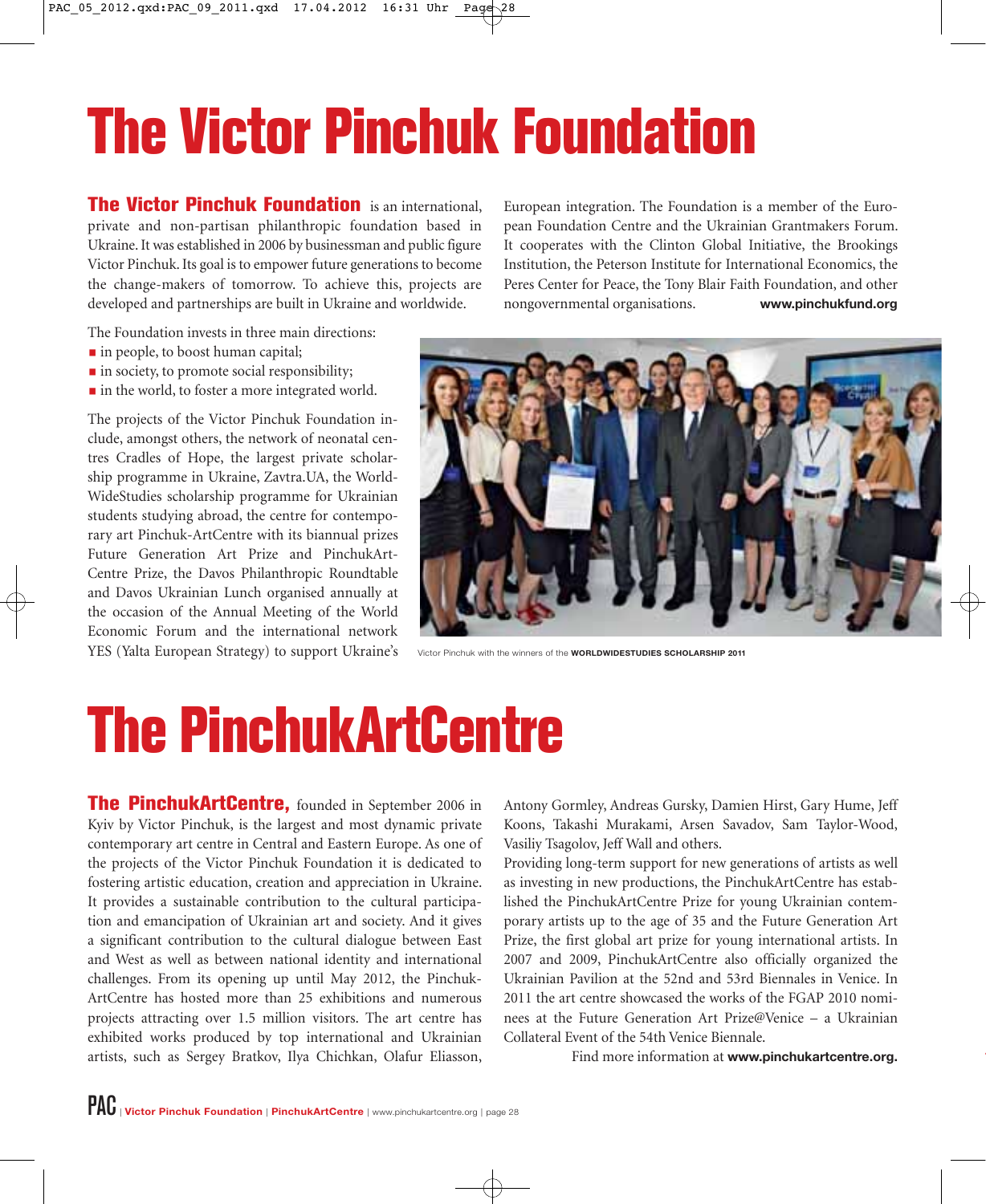# Review Jeff Wall







"Apart from a chance to see the body of his work, the exhibition offers to learn about his attitude to photography and the place he thinks it occupies in modern art." **Natalia Panafidina,** *Ekonomicheskie Izvestiya*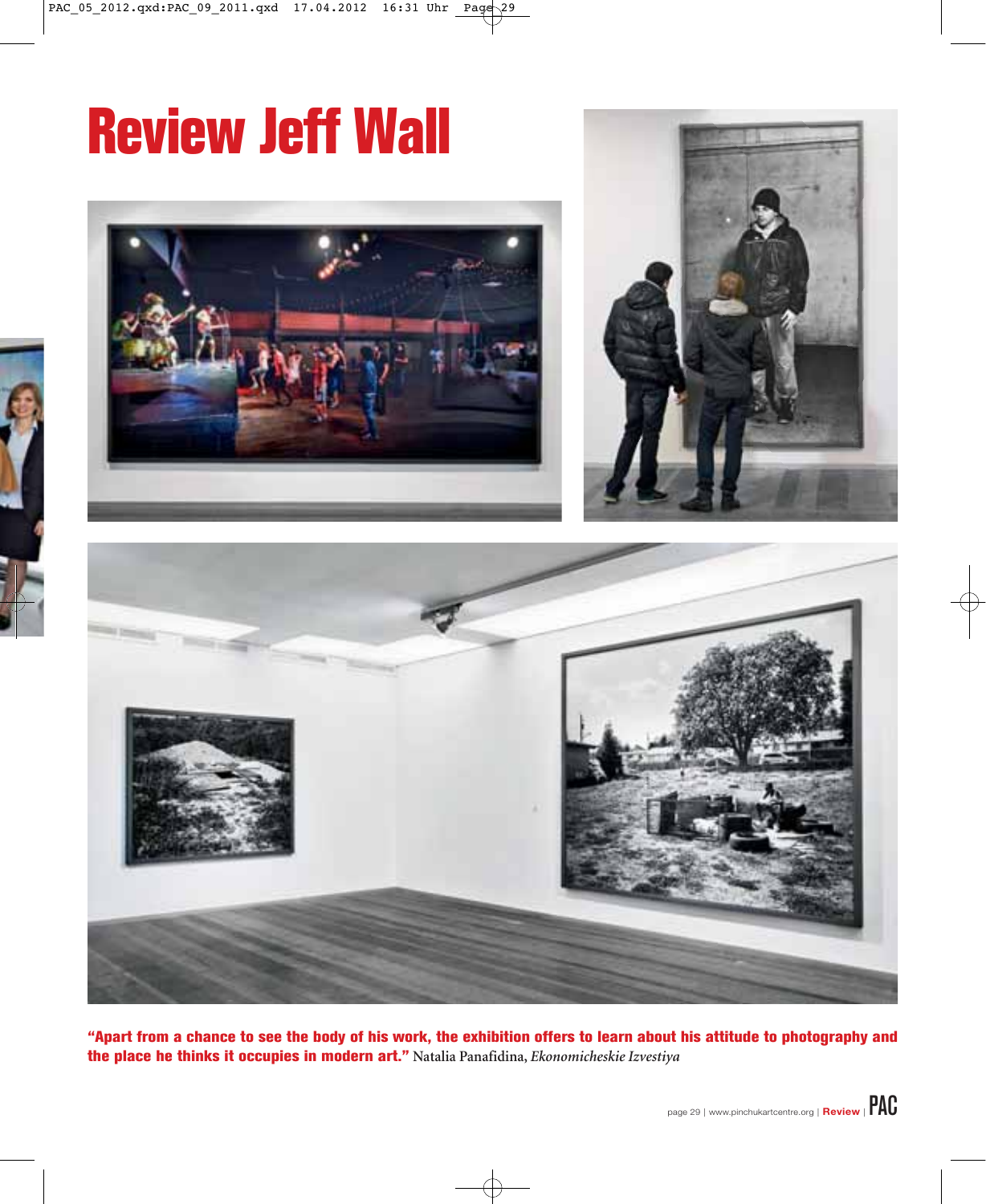# Review Gary Hume







"There are more than 60 works by the artist, all presented under the title *Beauty*. And perhaps this is the first time there is no catch to it. Unlike his colleagues at the Young British Artists, Gary Hume does not shock the audience, on the contrary, he allows it to cool down, relax, indulge in contemplation and melancholy." **Natalia Panafidina,** *Ekonomicheskie Izvestiya*

PAC<sup>|</sup> **Review** | www.pinchukartcentre.org | page 30